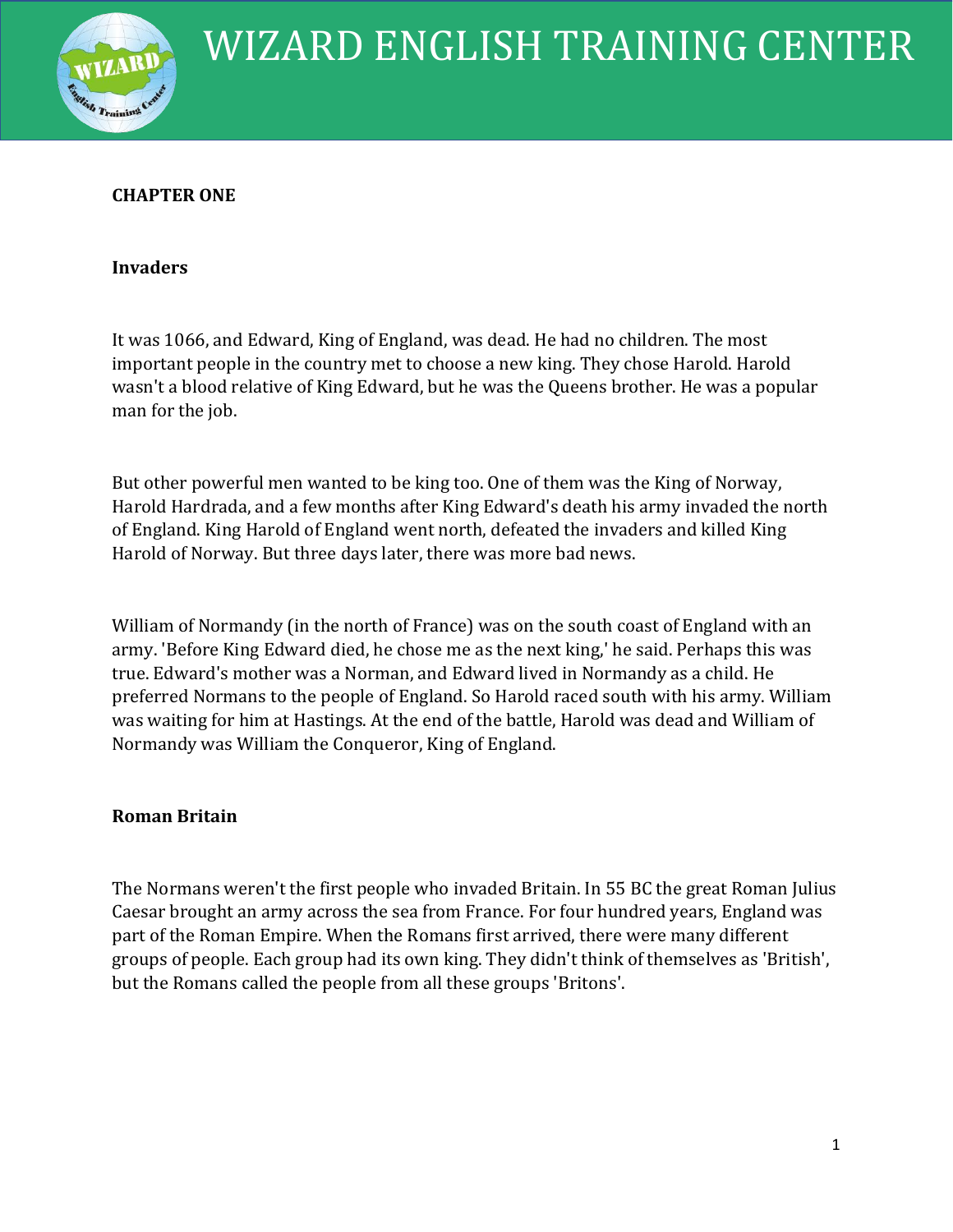

## **Boudica**

The Romans tried many times to conquer the areas of Britain that we now call Wales and Scotland. But they never kept control there. In the rest of Britain, the local people were much easier to control. But Boudica was different.

Her husband was a local king in the east of England. When he died in 60ad, the Romans tried to take all his money. Roman soldiers attacked Boudica and her daughters. Boudica was angry.

Soon she had an army of Britons behind her. They attacked Colchester, London and St Albans - the three most important cities in Britain at that time - and destroyed them completely. But in the end, the Romans defeated her.

There is a story that her body lies under London s most famous railway station, Kings Cross.

In many places around the country, you can still see the straight roads, strong walls and fine houses that the Romans built. In the new Roman towns, Britons started to live like Romans. They wore Roman clothes and went to the theatre and the baths. Most townspeople could speak Latin. Many could read and write it too. In the later years of Roman rule they became Christian.

## **The Angles and Saxons**

But in 409 the Roman army left Britain to fight in other parts of the Empire. Soon after this, invaders from present-day Germany and Denmark, the Angles and Saxons, came to Britain.

The Angle and Saxon armies destroyed everything in their path, and the Roman way of life disappeared from Britain. Many Britons moved west to escape the invaders. By the 7th century, groups of Britons were in control of present-day Scotland, Wales and Cornwall, but Angles and Saxons ruled the rest of Britain. People started to call this area 'Angle-land'. Later its name became 'England'.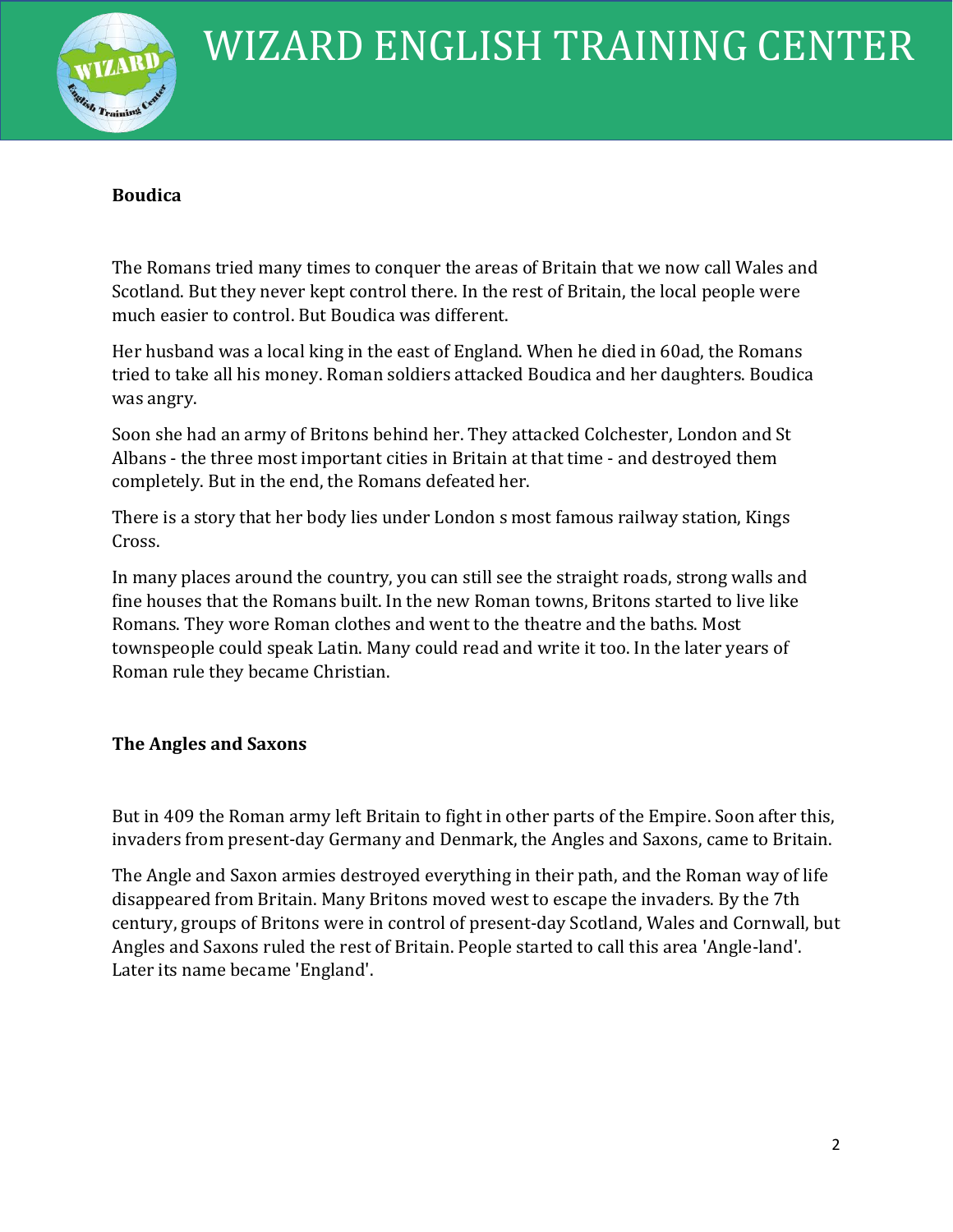

# **The Vikings**

Then, at the end of the 8th century, new invaders started attacking the coasts of Britain - Vikings from Scandinavia. At first, they came to steal gold and silver from monasteries. Then some made their homes in Britain, and from the 860s they controlled a large area of northern and eastern England. The Saxon kings fought against them. Alfred the Great defeated the Vikings and sent them away from Britain. But they returned, and in the early 11th century there was a Viking king of England, King Cnut.

## **The Normans**

The Normans came next. Their conquest was probably the most important in British history because it was the last.

Since 1066 and the Battle of Hastings, many people have moved to Britain from other countries. For example, a lot of French and Dutch Protestants arrived in the 17th century to escape problems with the Catholics in their homelands. And in the 20th century large numbers of people came from India, the Caribbean and other places that were in the British Empire. But no foreign army has conquered Britain since the Normans.

William the Conqueror had to fight other Saxon armies in England after Harold was defeated. But then he was able to build a new, Norman England. By 1068, he owned all the land. He asked his Norman friends to look after it for him. They made money from the farmland and paid some of it to the king. They also used the money to pay for Norman soldiers. Each Norman lord built a home with strong, high walls and lived there with his private army. The Saxons owned nothing. They belonged to the Norman lords.

For more than two hundred years the language of government and literature was the Normans' language, French. The Saxons continued to speak their own language, Anglo-Saxon, with some Scandinavian words. The Saxons' language finally grew into modern English, but as a result of the Norman invasion, half the words in today's English language come from French.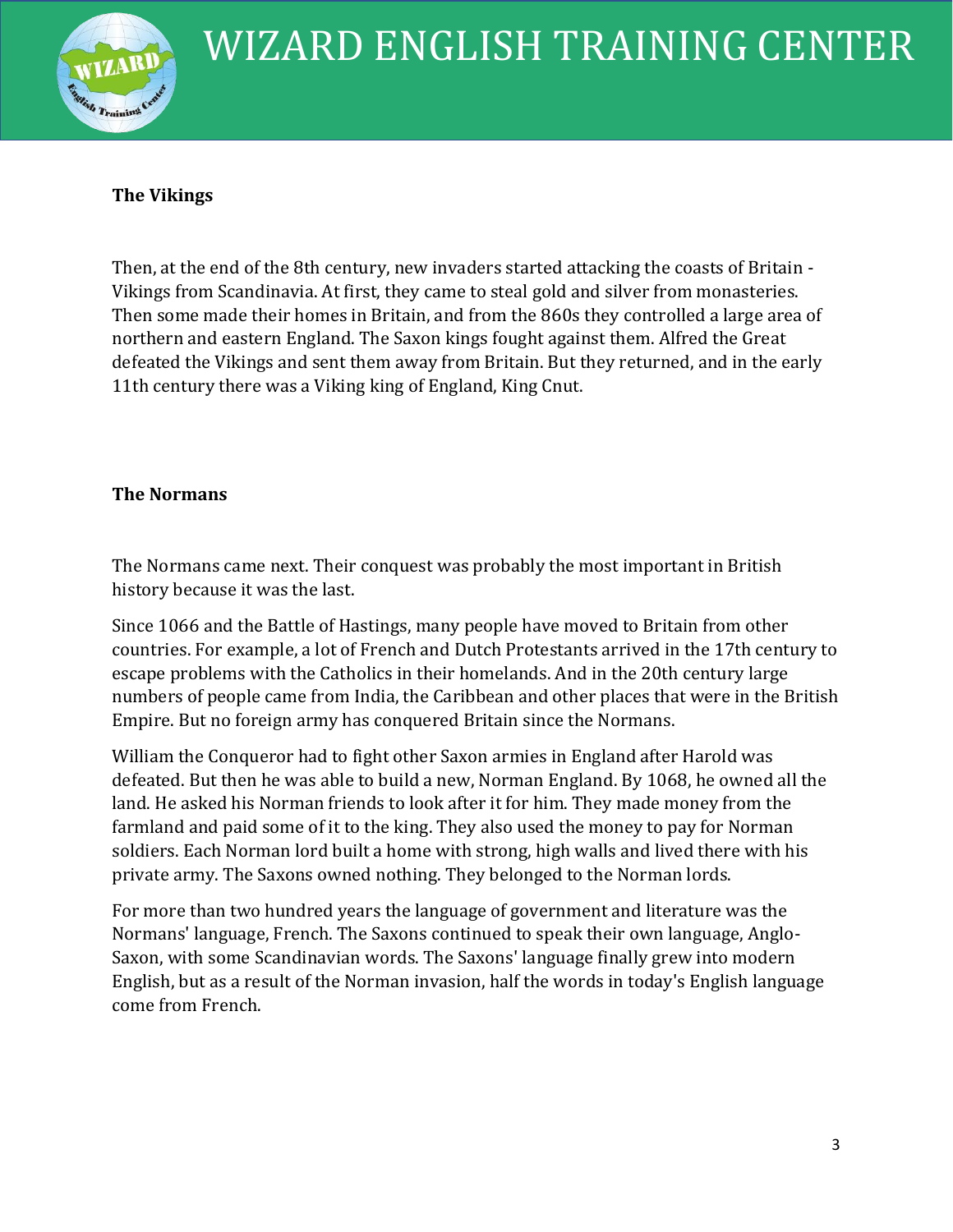#### **CHAPTER TWO**

#### **The United Kingdom**

England is a country, but it isn't a state. It is part of a state called 'The United Kingdom of Great Britain and Northern Ireland'. This name is less than a hundred years old, but English rule in other parts of the United Kingdom started soon after the time of William the Conqueror.

#### **Wales**

When England was safely under their control, the Normans started the conquest of Wales. The conquest was completed by William the Conqueror's son. There were a few years of independence in the 12th and 13th centuries, but since 1284 the rulers of England have also ruled in Wales. The Welsh language is still spoken by half a million people.

#### **Scotland**

Scotland stayed independent much longer than Wales - until the end of the 13th century, when it was conquered by the English king, Edward I. But thirty years later it became independent again. England and Scotland finally came together in 1603. Queen Elizabeth I of England died without children, and her nearest relative was James, King of Scotland. During the next century the two countries had the same kings and queens, but different parliaments and laws.

Twice in that time, the English parliament chose a new king for both countries. The Scots were very angry. Some wanted war with their more powerful neighbor. But others saw a better future. England was growing rich from its empire abroad. Scotland was failing to build its own empire. So, Scotland should join England, and as one country they could enjoy the empire together.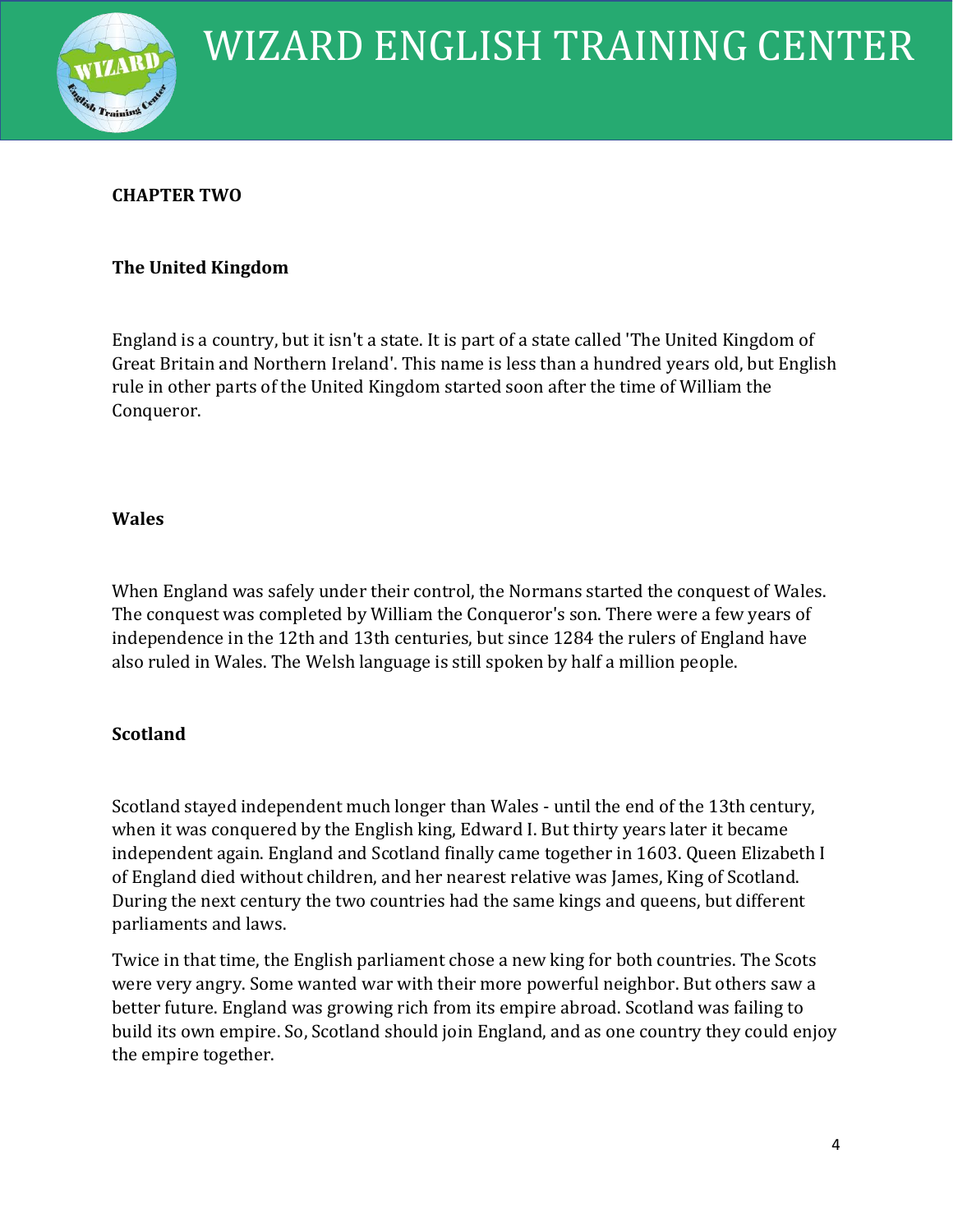

The English liked this idea, but the Scots weren't so sure. Finally, in 1707, the Scottish parliament voted to join England. (Many Scottish politicians were paid to vote this way.) Scotland lost its own parliament and the Scottish politicians moved south to London. England, Scotland and Wales were now one state: Great Britain.

When Scotland joined England, the two countries' differences didn't just disappear. In 1715, and again in 1745, people from the Highlands, in the northwest of Scotland, and from other areas fought to have a new king. They were defeated both times. In 1745, the English destroyed complete villages. Many people were killed, and the 'lucky' ones were sent abroad.

The Scots never fought the English again. By the end of the 18th century, they were joining the British army in large numbers and playing an important part in the government of the British Empire.

## **Ireland**

Ireland's story was very different. Ireland was first conquered by an army from Britain in 1171. The Irish finally won independence for most of their island in 1922. In all that time, British rule brought Ireland very little money and a lot of trouble.

The Norman invasion of Ireland in 1171 was the idea of an Irish king, Dermot of Leinster. When he stole another king's wife, he lost power over his lands. He asked the English king, Henry II, for help. Henry sent an army, and the island of Ireland has never been completely independent since then.

# **Henry II**

Henry II became King of England because of his Norman mother. He was the first king from the Plantagenet family that ruled England after the Normans. He also ruled the French lands of his wife and his father. At its greatest, his empire reached from Ireland to the Pyrenees, mountains in the south-west of France. The kings of England continued to rule lands in France until 1557.

Norman lords ruled the area around Dublin, and most of the time they were independent of the government in England. Irish kings continued to control the rest of the country. Little changed until the 16th century, when most people in Britain became Protestant.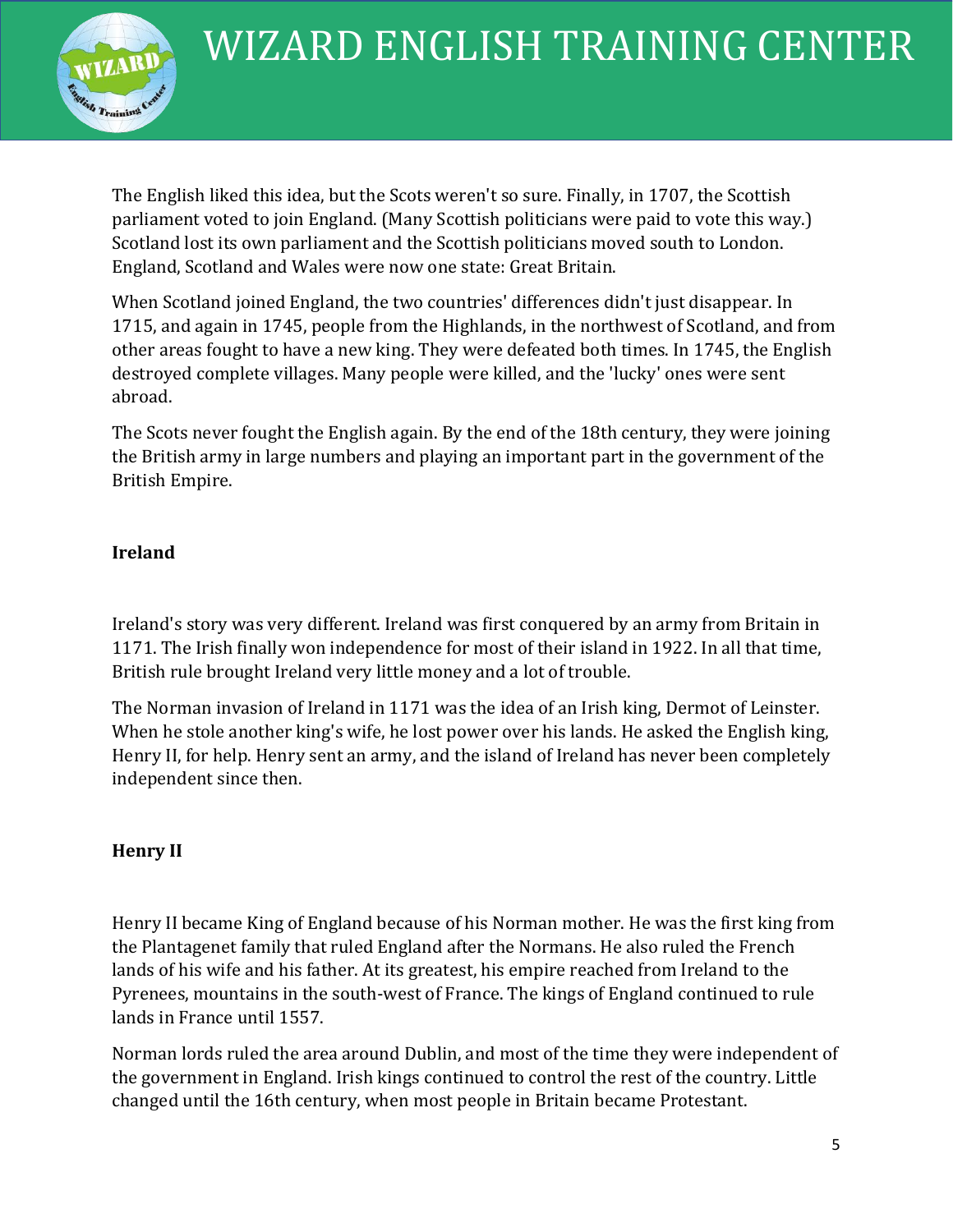Most Irish people stayed Catholic. The Catholics tried to push the Protestants out of Ireland, but they failed. In 1607, the last Catholic lords left the country and, for the first time, all of Ireland was controlled by England.

The Protestant rulers of England wanted to make Ireland less Catholic. So they decided to send large numbers of Scottish Protestants there. Most of these Scots made their home in the north of Ireland, and their families still live there today.

The Irish Catholics didn't like the Protestants in the north or the English government. In every British war of the 17th century, the Catholics fought for the side that lost. As a punishment, Catholics in the early 18th century couldn't own land, or even a good horse. There was an Irish parliament, but Catholics couldn't vote or be politicians. Irish Catholics became very poor, and the rich Protestant landowners weren't interested in their problems. Some of the laws against Catholics were changed after a few years, but too little was done too late.

In 1798, the Irish fought unsuccessfully for independence from England. After this, the English decided to end the Irish parliament. Irish politicians, like the Scots before them, moved to London. There, they joined the parliament of a state that was now called the United Kingdom of Great Britain and Ireland.

Most Catholics in Ireland ate little except the potatoes that they grew on their very small farms. In the 1840s, potatoes failed to grow in Europe. In most countries this was not a serious problem, because there was other food. But in Ireland the result was terrible. People started to die. The British government did very little to help. The Church of England offered free food, but only to people who became Protestant. Of a population of eight and a half million, about one million died and another million went abroad, most of them to the US.

The Catholic dream of an independent Ireland continued. After battles in Parliament and in the streets of Irish cities, independence finally came in 1922. But the Protestants in the north refused to be part of a Catholic Irish state. So Ireland was cut in two. Northern Ireland continued to be part of the United Kingdom.

# **Northern Ireland**

About 35 percent of the people in Northern Ireland were Catholic. They wanted to be part of the independent state of Ireland.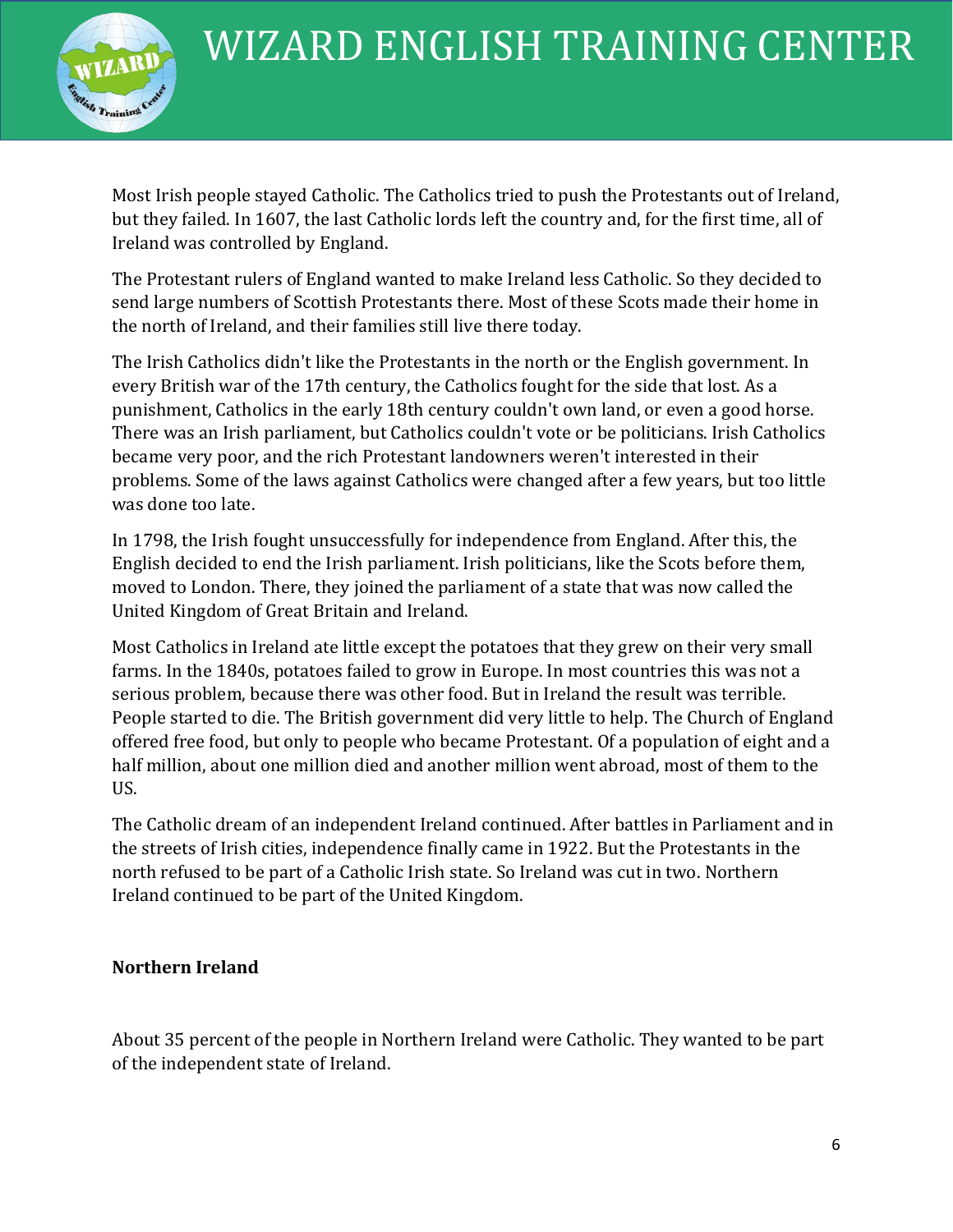

The Protestants were afraid of the Catholics, so they controlled the votes for politicians unfairly. They also kept the best jobs and houses for themselves. In the 1960s, Catholic demonstrations were stopped violently. So the British government sent their army to protect the Catholics.

But Catholics didn't want the British army in their country. A Catholic group, the IRA, started to fight for independence from Britain in the north. When the first IRA fighter shot a British soldier, many Catholics were pleased. The IRA killed British soldiers and Protestant policemen and politicians. Later they killed anyone who was Protestant or British. Catholic violence was answered with more violence by the British army and the Protestant Irish. Terrible things were done by all sides, but perhaps the worst violence has now passed. In the last few years, IRA activity has stopped. Many Catholic and Protestant politicians, and the British and Irish governments, are trying to build a Northern Ireland which is free of violence and fair for all.

## **National parliaments**

The Welsh and Scots haven't fought battles against the English for many centuries, but the idea of independence from England never really died. England is the biggest of the four countries in the United Kingdom, so it has the largest number of politicians in the parliament in London. Many people in Wales, Scotland and Northern Ireland felt that the London parliament didn't do enough for them. In the 1990s, the Scots, Welsh and Northern Irish were given their own parliaments. They still have politicians in London, but they have others in their own capitals: Edinburgh, Cardiff and Belfast. These national parliaments make some decisions, for example about schools and hospitals, but tax, the army and other important matters are still controlled from London.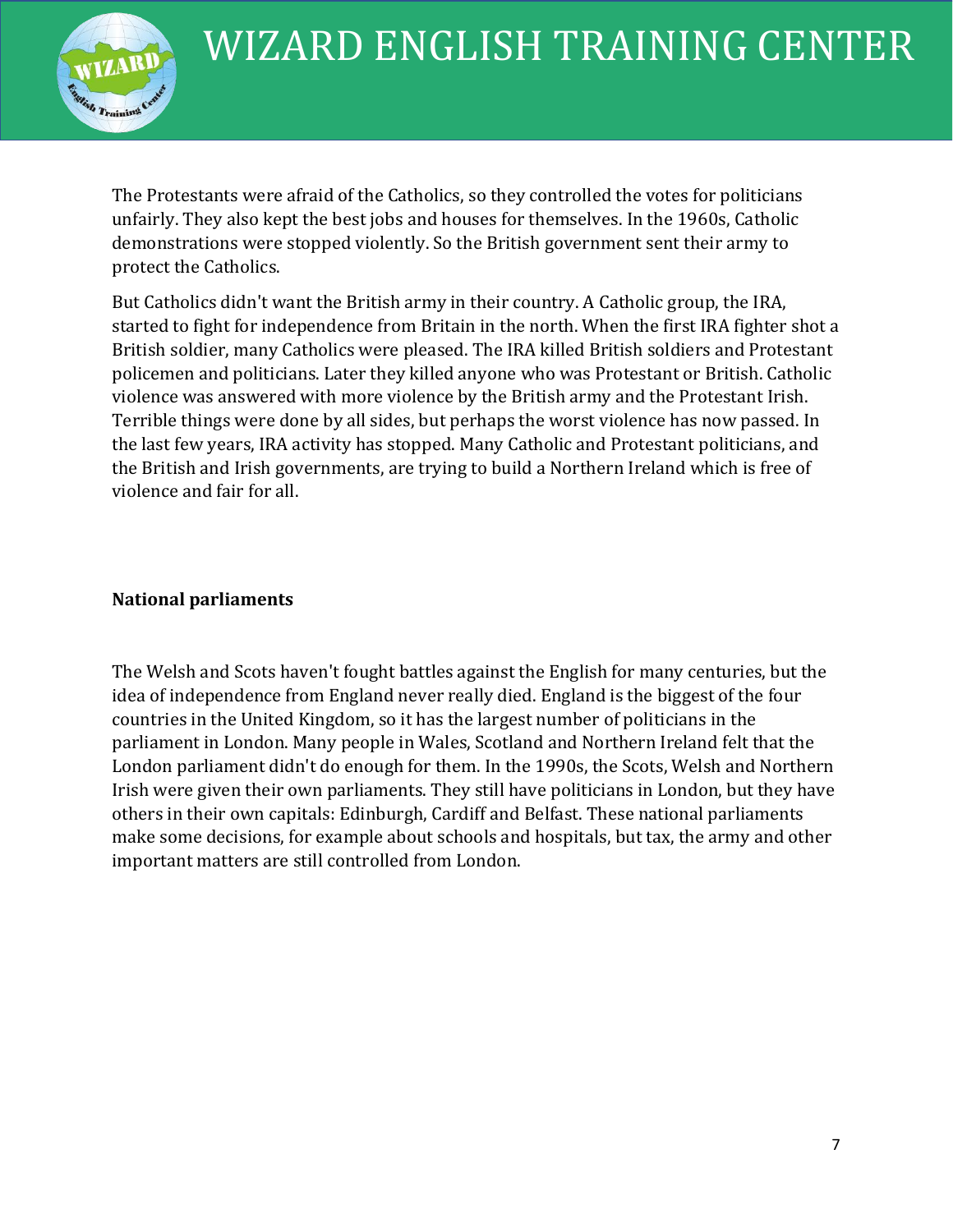# **CHAPTER THREE**

# **God and Government**

Henry VIII was king of England in the early 16th century. He was handsome and clever. He loved sport, music and dance. No king was ever more popular with his people.

But he was worried. He didn't have a son to follow him as King. In the half-century before Henry's rule, England suffered terribly as two families fought for control of the country. Now these wars were finished and Henry's family, the Tudors, were in control. But the wars could easily start again after his death. For Henry, a son was very important - more important even than his people's religion.

## **Catholic Britain**

From the 7th century, almost everyone in Britain was a Roman Catholic. By the time of Henry VIII, the Catholic Church was very powerful. In those days, only a few people reached the age of fifty. Life after death was very important to them, and for this they needed the Church. Even the poorest farmers gave the Church 10 percent of the food that they produced. They also worked on Church land without payment. Rich families gave large amounts of money. Everyone believed that they were buying a better life after death. The Church became very rich - much richer than the King of England.

## **Henry VIII: two women, two churches**

Katharine of Aragon was a Spanish princess. She was married to Henry's older brother. He died young and Henry, as the future king, decided to marry Katharine. She was useful to England because Spain was one of the most powerful countries in Europe.

A Christian couldn't usually marry his brother's wife, but the head of the Catholic Church, the Pope, gave special permission.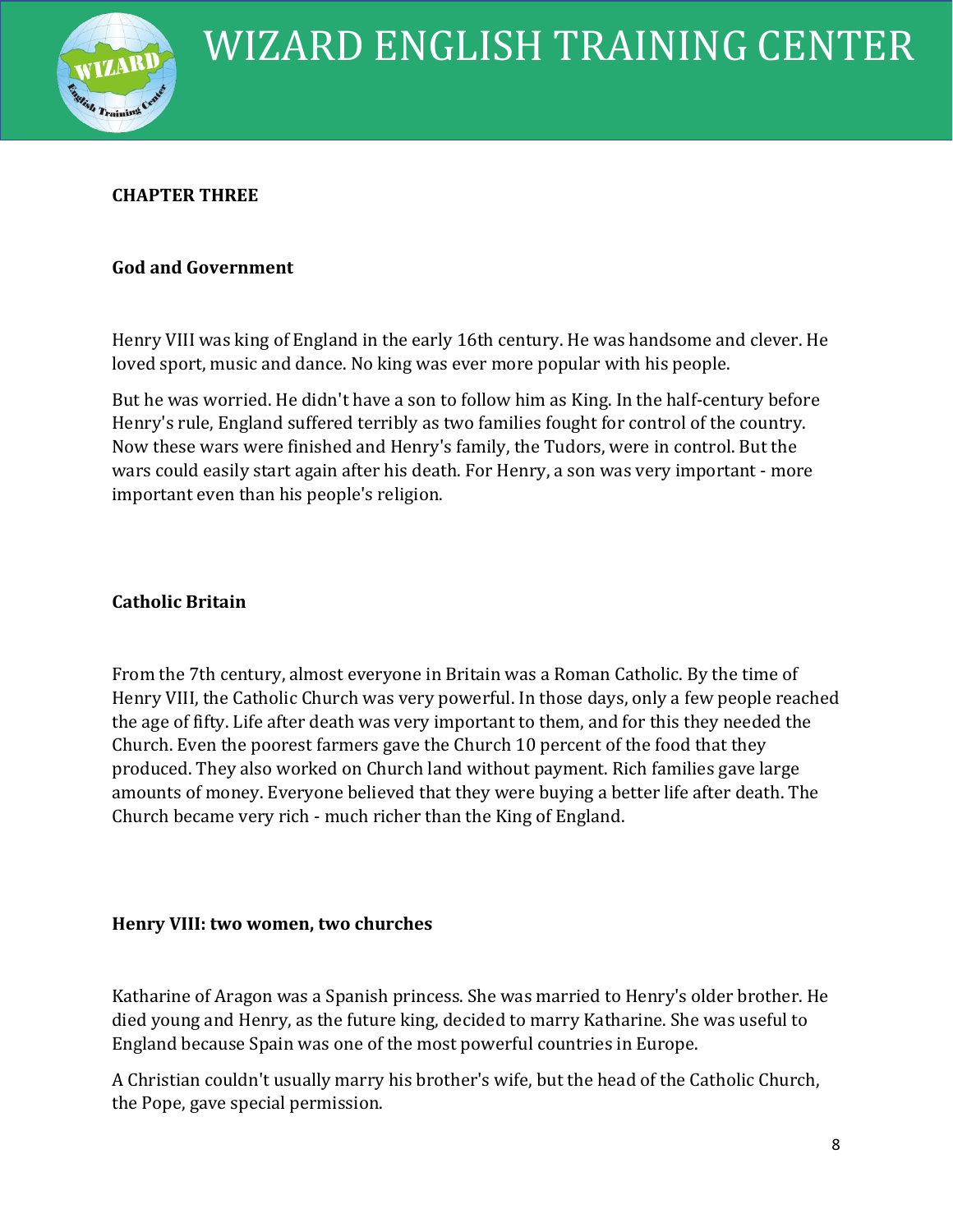

Henry VIII and Katharine of Aragon had only one child - a daughter, Mary. When no son came, Henry looked for a reason. He decided that his marriage to his brother's wife was wrong. As a punishment, he and Katharine had no sons.

Henry was always interested in other women, but now he fell completely in love with a young Englishwoman, Anne Boleyn. She was much younger than Katharine. She was clever and funny and maybe she could give Henry a son.

Henry sent his assistant, Thomas Wolsey, to Rome to ask the Pope for an end to his marriage with Katharine. But the Pope was the prisoner of one of Katharine's relatives. He couldn't agree to Henry's request.

Wolsey went back to England and told his king the bad news. Henry was very angry. He put Wolsey in prison. Then he made a decision that changed Britain forever. The Pope was head of the Catholic Church, and he was being difficult. So in 1534, Henry closed the Catholic Church and started a new one, the Church of England, with a new head - the king. A few politicians and priests spoke in disagreement against this, so Henry cut off their heads.

Henry was the writer of a book which attacked the religious ideas of the Protestants. But now his new church followed these Protestant ideas. The Bible was read in English in church, not in Latin, and there were no pictures in church of anyone except Jesus. For people in the 16th century, these changes were very serious. But to Henry they didn't matter, because he was only interested in one thing. His new church gave him permission to end his marriage with Katharine. Then he married Anne Boleyn.

Henry soon realized that his power as head of the Church was useful in other ways. He needed money, and the Church had lots of it. Monasteries owned large areas of land, and gold and silver too. So he decided to close them. Henry took everything. Many beautiful buildings were destroyed, and 11,000 religious men and women suddenly lost their homes. You can still see the broken walls of old monasteries in many parts of Britain today.

## **Henry's other wives**

Sadly, for Henry, his new church didn't solve his marriage problems. When Anne Boleyn gave Henry a daughter, Elizabeth, but no son, he cut off her head. He finally had a son with his third wife, Jane Seymour, but she died after the birth of the baby.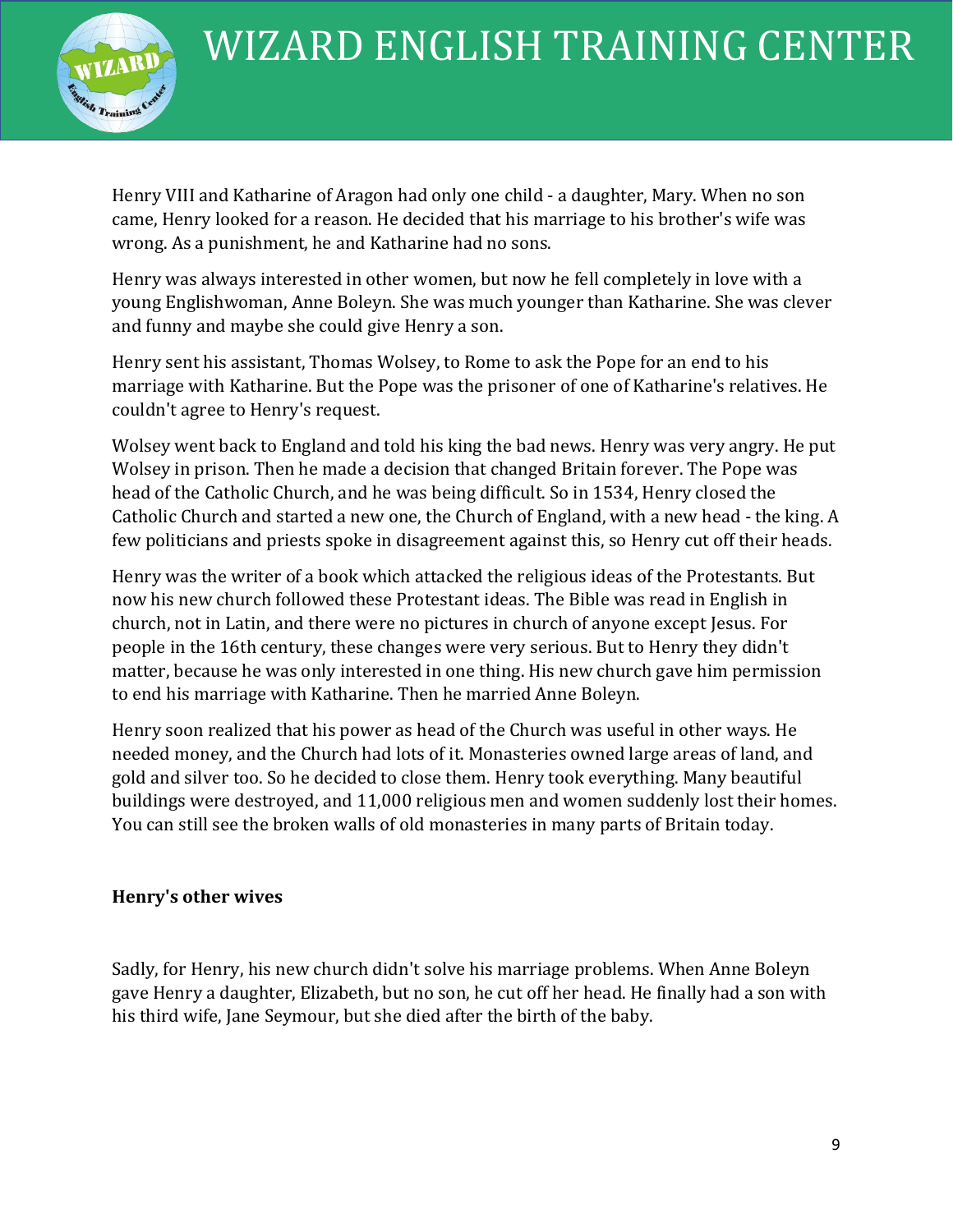

His fourth wife was Anne of Cleves, a German princess who he chose from a picture. In real life she was very ugly, and he ended their marriage after six months. He didn't make the same mistake again. Catherine Howard was a beautiful English girl of sixteen when she married Henry, a fat 49-year-old. But Henry learnt that she had a lover. He cut off her head. His sixth wife, Catherine Parr, was luckier than the rest: Henry died before her.

# **Edward VI**

After Henry VIII's death, his nine-year-old son became king. Edward VI was an unhealthy but very intelligent boy, and he had strong ideas about religion. He started to make England even more Protestant than under his father. But he only lived to the age of fifteen. There was nobody who could become the next king. So Edward's older sister Mary became queen.

## **Mary I**

Mary, Katharine of Aragon's Catholic daughter, threw out all the Protestant changes that were introduced by her father and brother. Most people in England were happy about this. They didn't like Protestant ideas very much. But then Mary killed lots of Protestants. In three years, 280 men and women were burned in front of crowds of people. Mary became very unpopular.

She was thirty-eight and unmarried when she became queen. She hated the idea of Anne Boleyn's Protestant daughter, Elizabeth, as the next queen, so she really wanted a child. She married King Philip of Spain. Twice she thought she was having his baby. But she had a stomach problem - and it killed her. The return of the Catholic Church in England died with her.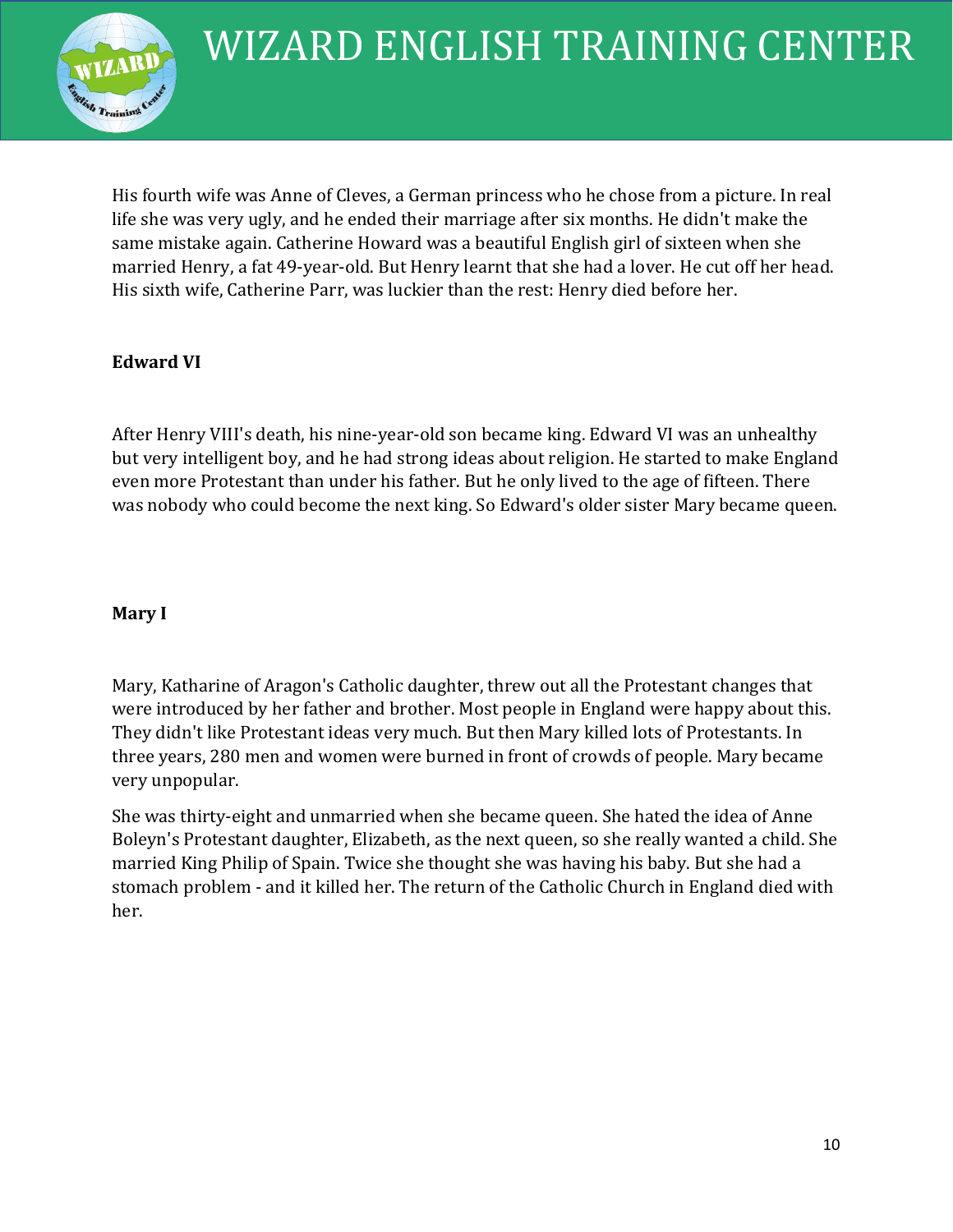

# **Elizabeth I**

When Mary's sister Elizabeth became queen, she tried to find a middle way for religion. She wanted a Church of England that Protestants and Catholics could accept. But this was impossible.

First, the Puritans didn't like it. The Puritans were Protestants who wanted simple churches and simple clothes for their priests. To them, the Church of England wasn't different enough from the Catholic Church. And they didn't want the Queen as head of the Church. Elizabeth thought that their ideas were dangerous. Many Puritans were put in prison or killed.

Second, the Catholics didn't like it. The Pope told the people of the Catholic Church to end Elizabeth's rule. 'Henry VIII's marriage to her mother, Anne Boleyn, was wrong,' he said. He secretly sent European priests to England to start a Catholic war against the Queen. So Elizabeth made Catholicism against the law. People had to pay lots of money if they didn't go to a Protestant church on Sunday. Lots of Catholics were put in prison, and a few were killed. Catholic priests continued to travel around the country secretly, but it was very dangerous. There are still many big 16th-century houses in England with 'priest holes' secret places for Catholic priests to hide.

# **Mary Queen of Scots**

Elizabeth's closest relative was her Catholic cousin, Mary Queen of Scots. In 1567, Mary made the people of Scotland very angry when she married her husband's murderer. She had to escape to England, leaving her baby son James as king of Scotland. Elizabeth wanted to make her welcome. But to Catholics, Mary was the true queen of England, because Henry VIII's second marriage wasn't real. So Elizabeth had even more problems with her Catholic enemies. Mary lived as a prisoner in England for nineteen years. Finally, Elizabeth's spies proved that Mary was making plans against Elizabeth. Elizabeth sadly ordered her death.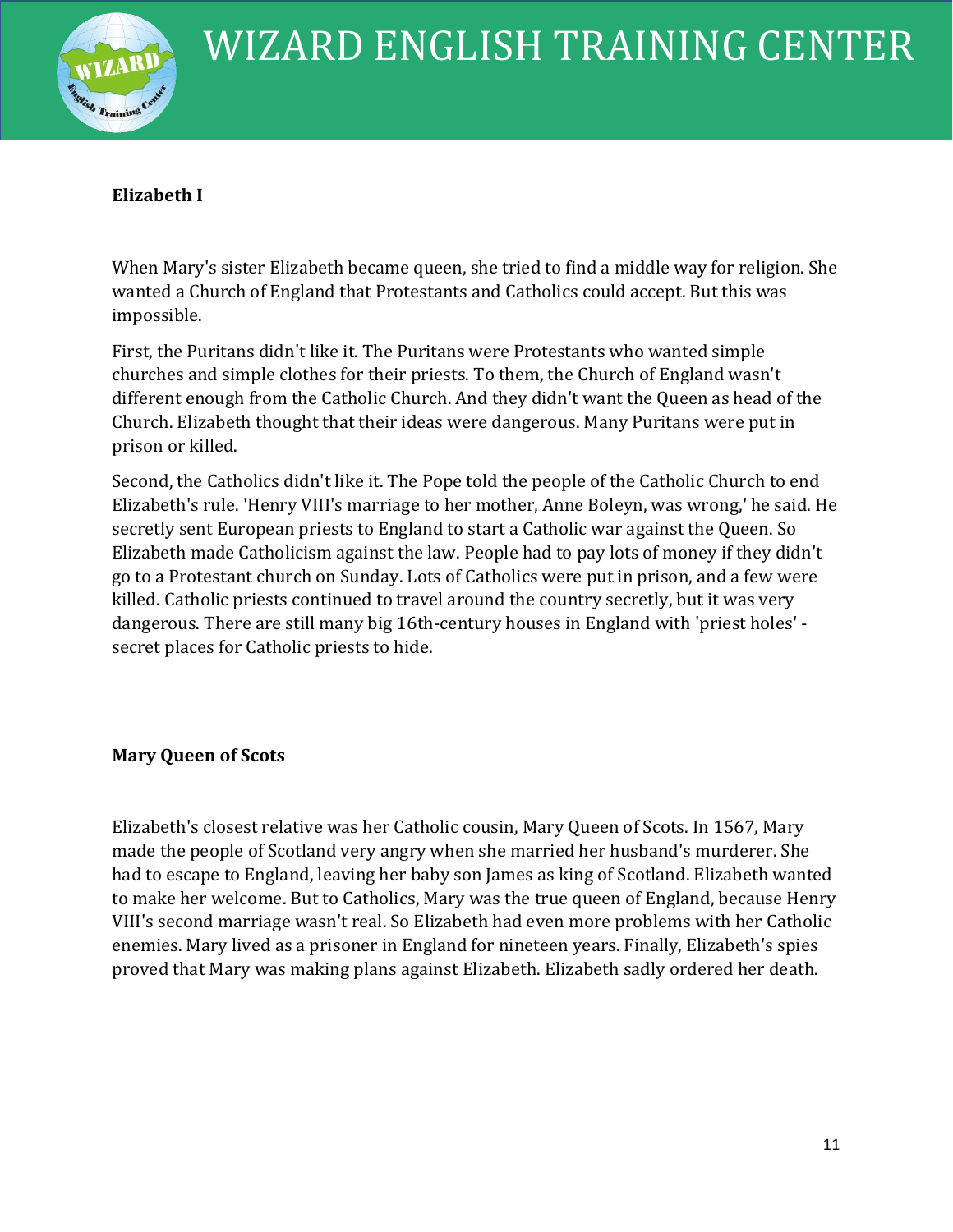

## **William Shakespeare**

Elizabeth's rule was a time of danger for some, but many other people enjoyed life. Plays became very popular, and England's first real theatre was built. The greatest writer for the theatre was William Shakespeare. His father was an ordinary trader and he only went to school, in Stratfordupon-Avon, until the age of fourteen. Later he worked in London as a writer and an actor. Some of his thirty-seven plays were watched by the Queen at her palace, and they are still enjoyed around the world today.

# **The Spanish attack England**

The next danger for Protestant England came from the most powerful country in Europe: Spain. In 1588, the Spanish king, Mary I's husband Philip, sent 27,000 men in 130 ships to the English coast. England had little hope of defeating them.

Philip's ships tried to join a Spanish army from the Netherlands. But luckily for England, the wind, and an attack by English boats, made this impossible. The Spanish ships were defeated and decided to return home. But they hit a terrible storm, and half the Spanish ships were destroyed.

Spain and the Catholics lost some of their power in Europe and England continued to be a Protestant country. When Elizabeth died in 1603, after forty-five years as queen, most of her people were strongly Protestant.

## **Religion after Elizabeth**

Later in the 17th century, Britain had a Catholic king, James II. But by then it was impossible to bring the people of Britain back to the Catholic Church. After only three years, he had to leave Britain and a new, Protestant king was chosen.

Today, Christianity doesn't have the same importance in Britain that it had in earlier centuries. The numbers of Muslims, Hindus and Sikhs are growing, and a large part of the population doesn't believe in God. But there are still many more people in the Church of England than in the Catholic Church.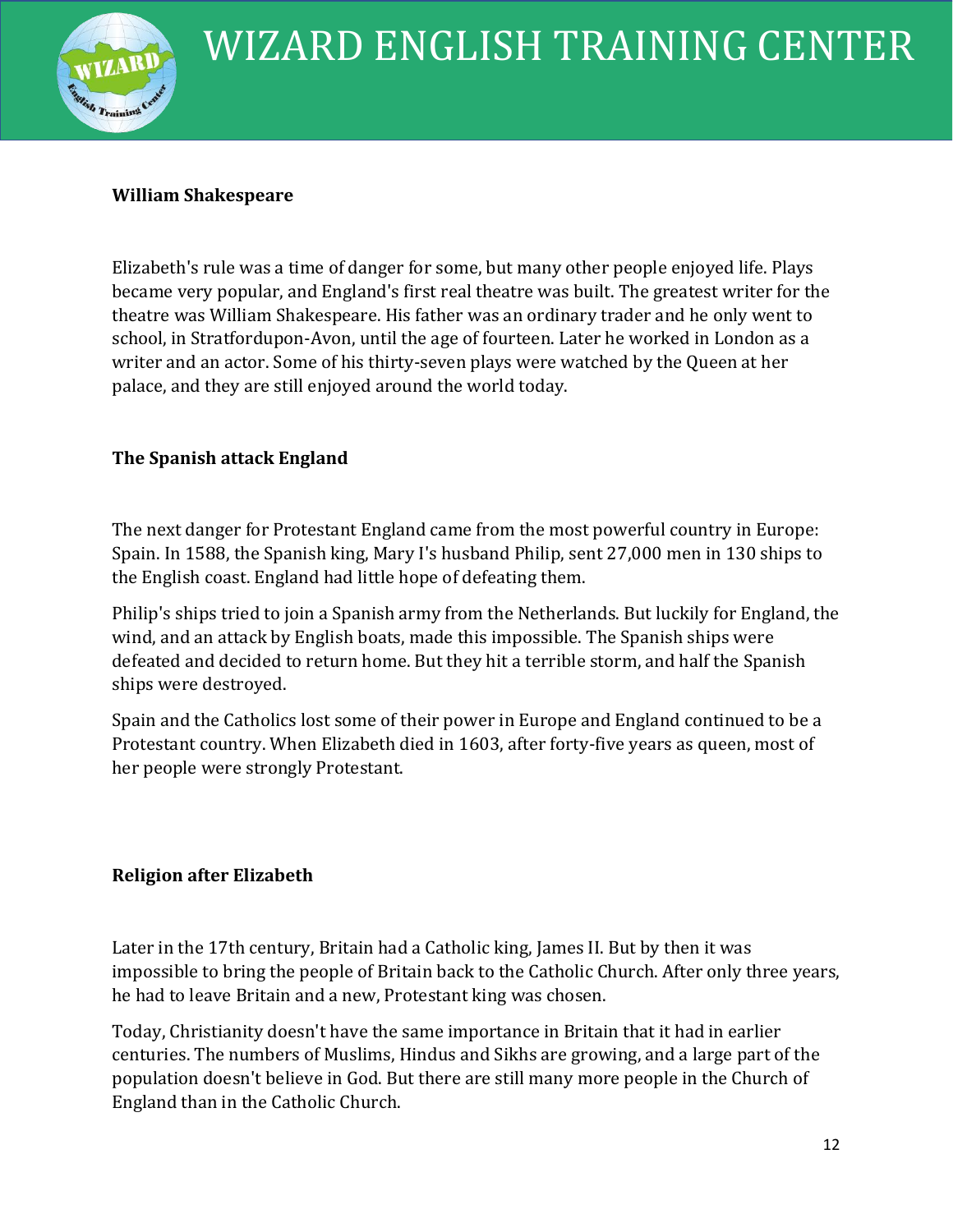

## **CHAPTER FOUR**

## **Parliament against King**

When Elizabeth I died without children, James Stuart, the Protestant son of Mary Queen of Scots, became king. He was already King James VI of Scotland. In 1603 he moved south to London as James I of England.

James discovered that English and Scottish parliaments had very different ideas about their powers. In Scotland, Parliament passed any laws that the king wanted. In England, Parliament wanted to make decisions too. This made James's rule very difficult, and brought even more trouble to his son. An important battle for control of the country was beginning.

## **The Magna Carta**

James wasn't the first king who disagreed with his people about his powers. Back in the 13th century, King John had similar problems. But in those days, there was no parliament.

John wasn't a strong ruler. He started his rule with an empire in France, but he soon lost most of his French lands - even Normandy. His lords chose this time to put controls on the power of the king. In 1215, with armies behind them, the lords told King John to agree to the Magna Carta - a list of rules for good government. For example, the state couldn't put someone in prison without a good reason. Under the Magna Carta, even the king had to follow the law. John didn't want to sign the Magna Carta. In the end he did, but he broke its rules almost immediately. The lords attacked him with their armies. Before he was defeated, John died.

## **Early parliaments**

John's nine-year-old son became King Henry III and the lords went home. But then, as an adult, Henry decided to start an expensive war in Sicily (now in the south of Italy). The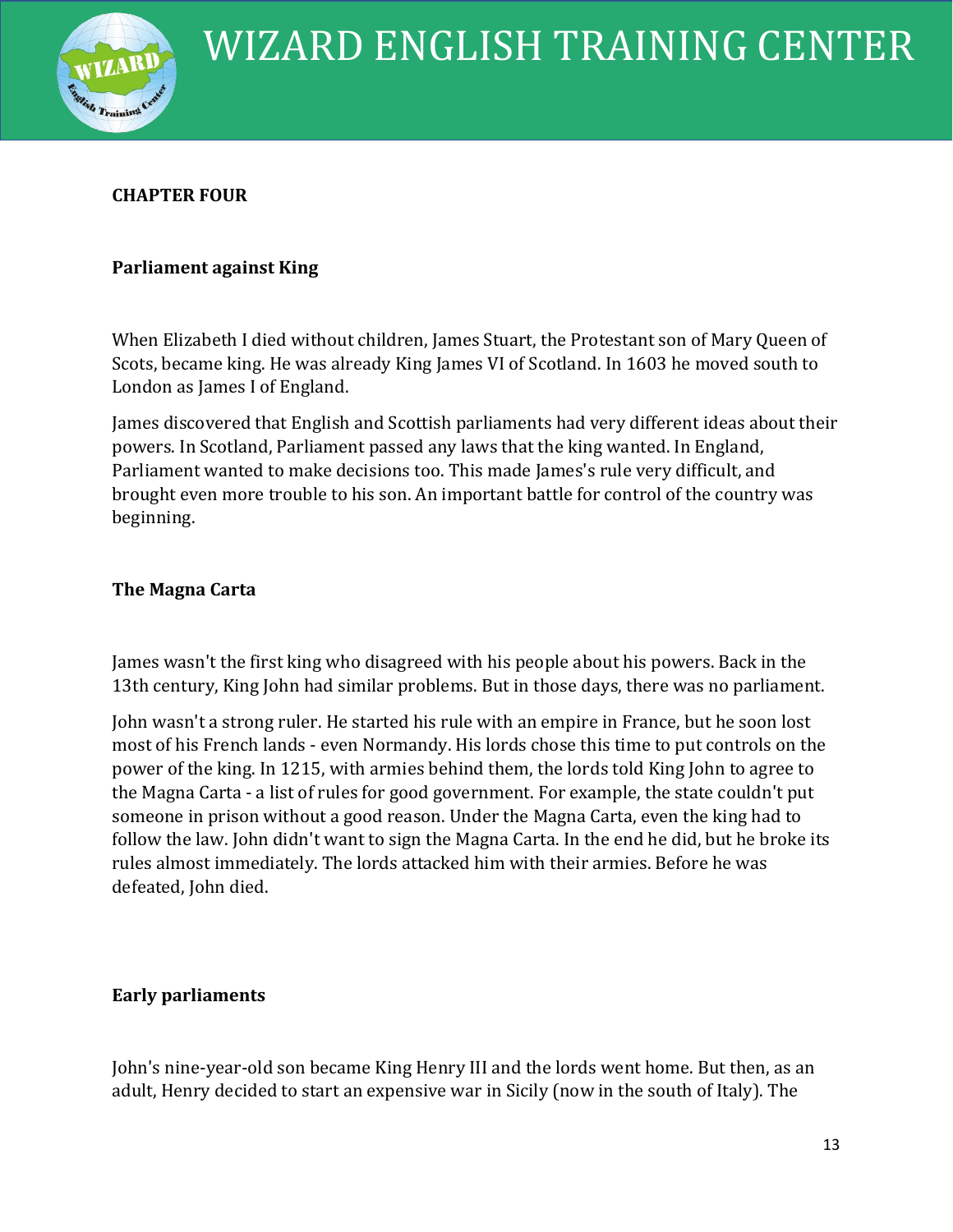

lords worried that he was becoming like his father, John. He was interested only in power and not in his people. They decided to ask Henry for a parliament of priests, lords, and ordinary landowners and businessmen. Without the agreement of this parliament, the King couldn't have tax money for his Sicilian war. (This idea of a parliament was very new, tried before only on the Isle of Man, a small island between Britain and Ireland.) The King refused to accept a parliament. So there was war closer to home.

The lords defeated King Henry at the Battle of Lewes (in the south of England) in 1264. Henry and his son, Prince Edward, were taken prisoner. For the next 18 months England was ruled by a parliament. But Prince Edward escaped, formed an army and defeated the lords. King Henry was in control again.

Parliament lost much of its power, but it didn't disappear. When Prince Edward became King Edward I, he needed money for his wars in Scotland. Higher taxes were more acceptable to the people when they were agreed by a peoples parliament.

Slowly, over the next few centuries, Parliament started to vote for and against new laws too. But it was nearly 400 years before parliament had as much power as in 1264.

# **Charles I**

When James I died in 1625, his son Charles became king. Charles, I made the problems between king and parliament even worse. He started a very unsuccessful war against the Catholic countries Spain and France. Parliament tried to stop Charles's unfair taxes for the war, so Charles closed Parliament. He ruled without it for the next eleven years.

Without a parliament, Charles couldn't have his people's tax money. He found other, unfair and unpopular, ways to get money. Then, when Charles made changes to the Church of Scotland, violent demonstrations started in Scottish cities. Charles didn't have enough money for an army to stop the demonstrations. So, he had to have a parliament again.

This new parliament didn't act as the king wanted. So, Charles closed it after only three weeks. Charles fought the Scots with men who weren't professional soldiers. The Scots won and took control of a large part of the north of England. Charles had to have another parliament.

This parliament stopped Charles's unfair taxes. But Charles needed soldiers again when there was violence between Catholics and Protestants in Northern Ireland. The politicians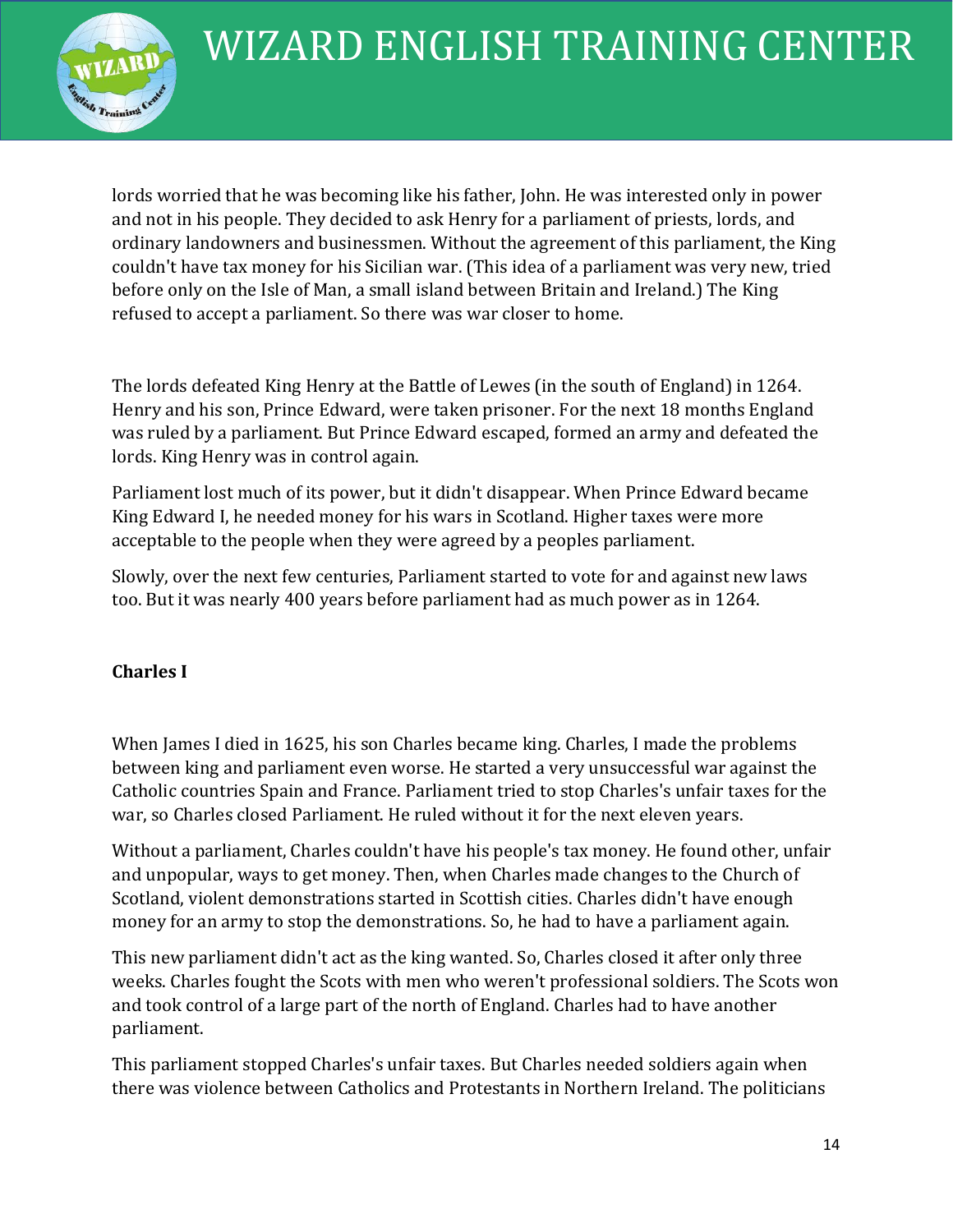

were worried. 'Maybe the king will use the soldiers against us,' they thought. So they passed a law that Parliament, not the king, was now in control of the country. And that meant war.

## **King and Parliament at war**

In many families, brother fought brother and father fought son. The King's men won the first battle, but four years later, Charles I was defeated by Parliament and its army.

Parliament couldn't agree what they should do next. But in the end a court of law decided that Charles was an enemy of the people. In 1649, he was killed in front of a large crowd. His son, Charles II, was made king in Scotland, but Parliament soon defeated the Scots. Charles II had to escape to the Netherlands, leaving Parliament and the officers of its army in control of Britain.

## **Oliver Cromwell**

Oliver Cromwell was an officer who fought for Parliament against the King. He introduced new ideas to his army and turned his men into excellent professional soldiers. At the end of the war, he was the most powerful man in Britain. Parliament offered him the title 'King'. Cromwell refused it, preferring the title 'Lord Protector'. But for eight years he ruled the country like the kings before him. Cromwell was a Puritan, so he disliked music and dance. Soon all the theatres were closed. Even Christmas was against the law.

## **The return of the King**

When Cromwell died, his son became Lord Protector. But he wasn't a strong ruler and he couldn't control the army. So a group of politicians invited Charles II to return home.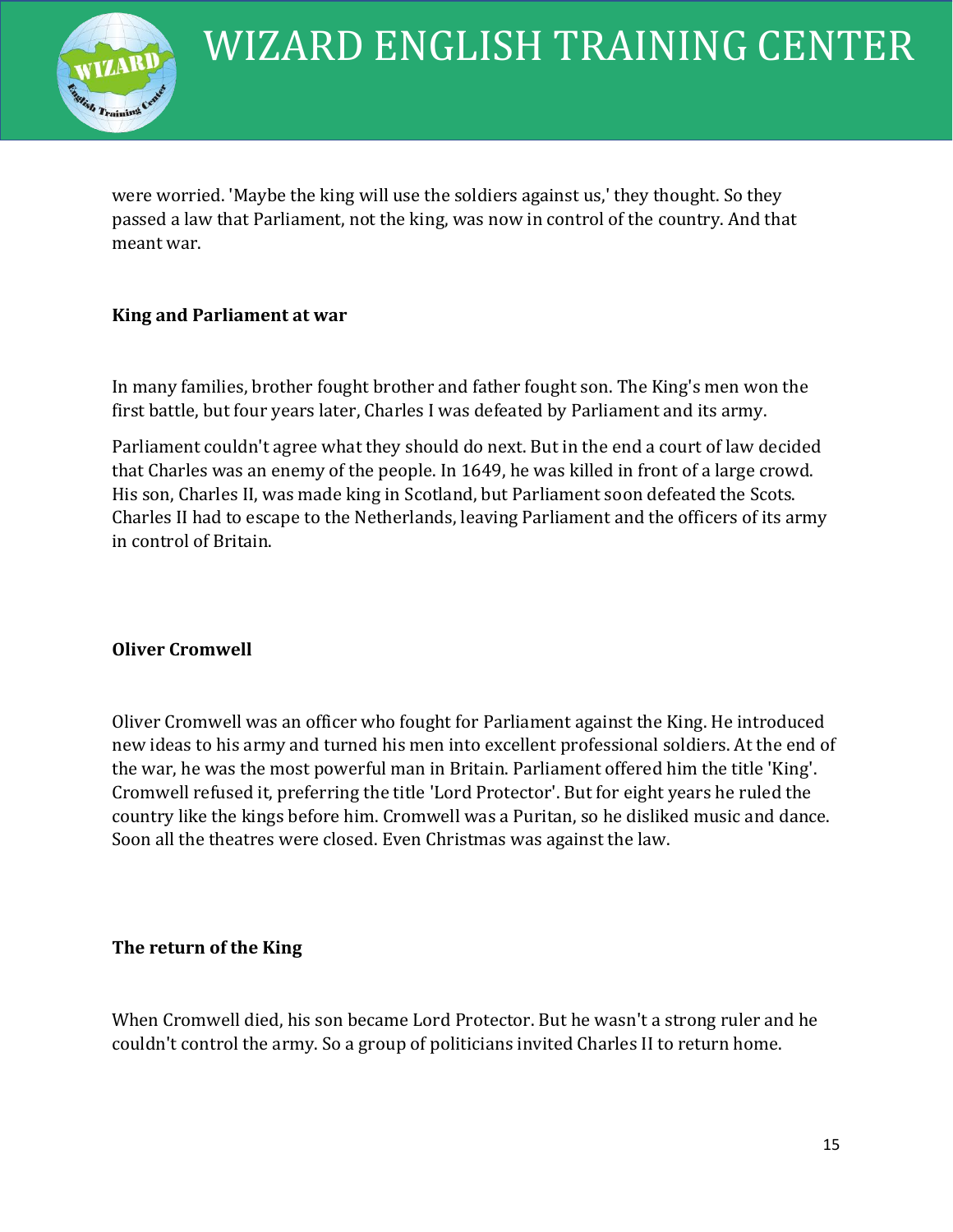

Most people were very pleased to have Charles II as king. But Charles didn't like Parliament, and for most of his time as king he ruled without it. That meant no tax money, so he used money from the King of France.

# **Britain's last Catholic king**

Charles II and his wife had no children. When Charles died in 1685, his Catholic brother James became king. James II started giving all the important jobs in the army and the universities to Catholics. He tried to get Catholics into Parliament. This was a bad idea because Catholics were hated by most of the population.

In 1688, a group of politicians invited Prince William of Orange, the Protestant Dutch husband (and cousin) of James's daughter Mary, to bring his army to England. When James's own army joined Prince William, James escaped to France.

## **A new law for kings and queens**

Parliament was tired of kings who ruled without them. William and his wife Mary were asked to be king and queen. But first they had to agree to a new law. There could be no taxes, no army and no new laws without the agreement of Parliament. Politicians were now chosen every three years. And no Catholic could ever become king or queen.

William and Mary agreed to Parliament's new law. But the law didn't give Parliament all the power that some politicians were hoping for. William was a strong king who didn't leave the important decisions of government to Parliament.

Parliament didn't have to wait long for more power. William and Mary had no children, so Mary's sister Anne became queen after them. But when all Anne's children died young, there was a serious problem. Who could rule Britain after Anne?

There was only one possible person who wasn't Catholic: The German grandson of James Is daughter. He didn't speak English and he didn't like Britain. But when Anne died in 1714, he became King George I. For Parliament, George I was the perfect king. He wasn't interested in Britain, so Parliament was left in control of the country. And Parliament was careful that it never lost its power again. After 1714, the important decisions were made by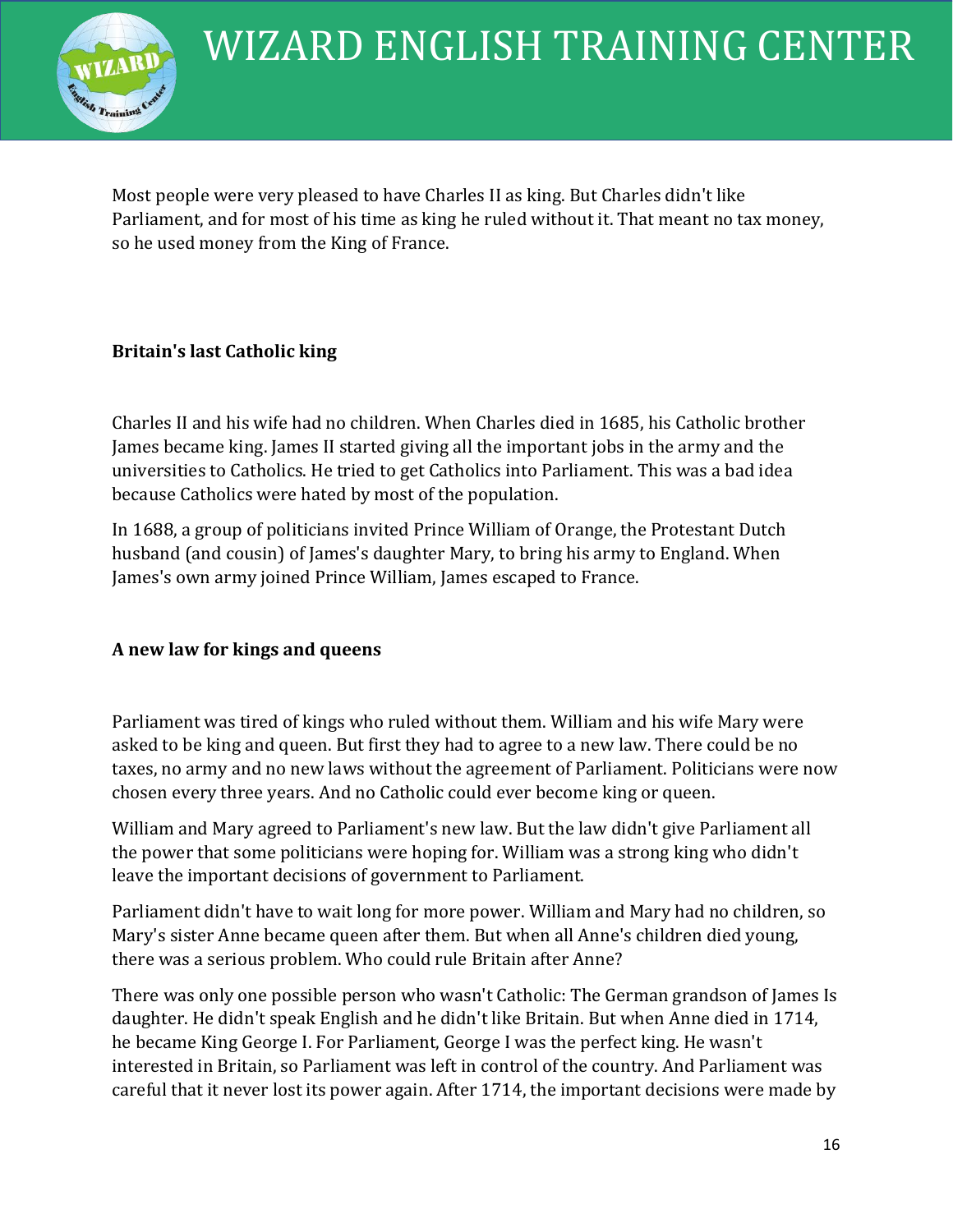

politicians. Today's queen, Elizabeth II, is from the same family as George I. She is Britain's head of state, but she has no real power.

**CHAPTER FIVE**

## **Power to the People**

From the 15th century, ordinary people had the same protection under the law as lords. But nobody imagined that ordinary workers had any real power. Only people with money could vote for politicians or join Parliament. Poor people did what they were told.

But then, in the late 18th century, Britain began to change. Historians now call the changes 'revolutions' because they were so important. There were new types of job, new towns and new ways to travel. And there were also new powers and protections for the ordinary workers of Britain.

## **Revolution in the country**

Until the 19th century, most people in Britain worked on the land. They grew plants for food and kept farm animals. They produced butter and cheese. And in their homes, they turned sheep's wool into cloth. English cloth was popular everywhere in Europe.

Farmers couldn't use all their fields every year. After a few years, the plants became unhealthy, so they left the field empty for a year. But in the 18th century, people found new ways to grow food. Farmers never had to leave a field empty, so they could produce more food.

The new ideas for farms could only work on large areas of land, and most farmers had small areas in different fields. In the second half of the 18th century, the government agreed to give a lot of land to the most powerful landowners. Many poorer farmers were left with nothing.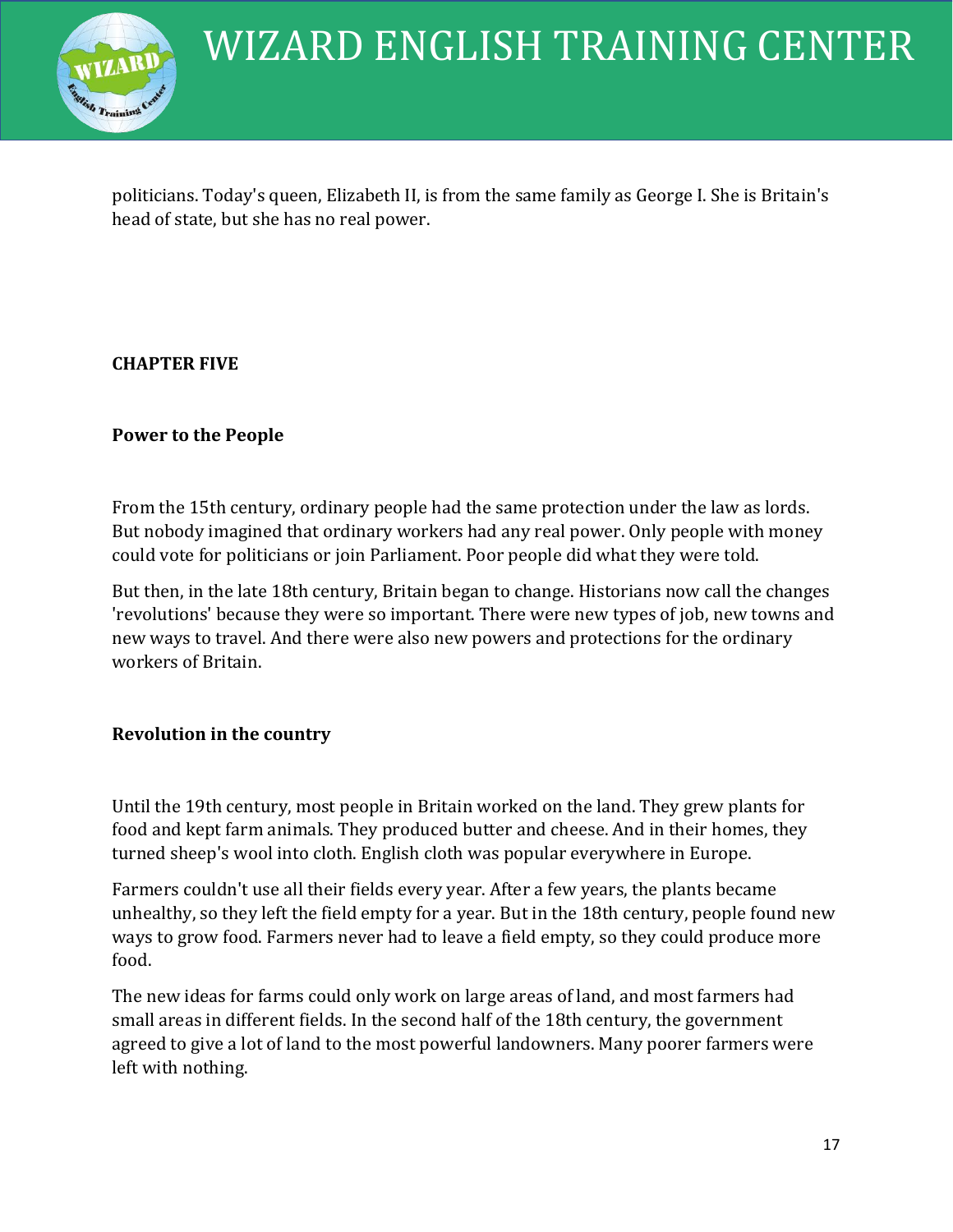

#### **Revolution in towns**

Also in the 18th century, there were changes in the cloth-making business. New machines helped to make cloth much faster than before. The machines were too big to keep at home. The world's first factories were built.

These factories employed many of the farmers who lost their land to the big landowners. Soon large towns grew around the factories. Manchester and Leeds, for example, grew in this way.

The factories made cloth from local wool, and also from American cotton. British cloth became even more popular in Europe than before. When the French Emperor Napoleon, Britain's great enemy, invaded Russia, his soldiers were wearing coats of British cloth.

British factories were soon copied in other European countries and their empires, and the world changed forever. But these wonderful new machines didn't help the ordinary people of Britain.

## **Brunel**

Many new roads, waterways and bridges were made in the 18th century Then, in 1804, the world's first railway was built. Britain's greatest railway builder was Isambard Kingdom Brunei. He built more than 1,600 kilometers of railway line. His trains were faster, and his stations and bridges were more beautiful, than any others. He changed not only train travel, but also travel across the Atlantic Ocean. He built the first metal passenger ship, and another ship that was six times bigger than any other ship at that time.

Many factory owners in the late 18th and early 19th century controlled their workers' lives in a similar way to the Norman lords 700 years earlier. Workers weren't paid with money, but with cards that were only accepted in the factory shop. Adults were paid too little to feed a family. So, their children worked in the factory too, some for eighteen hours a day, and there were a lot of accidents. The factory owners built houses for their workers, but most of these were cheap and small, with no clean water. Illness travelled quickly through the new towns.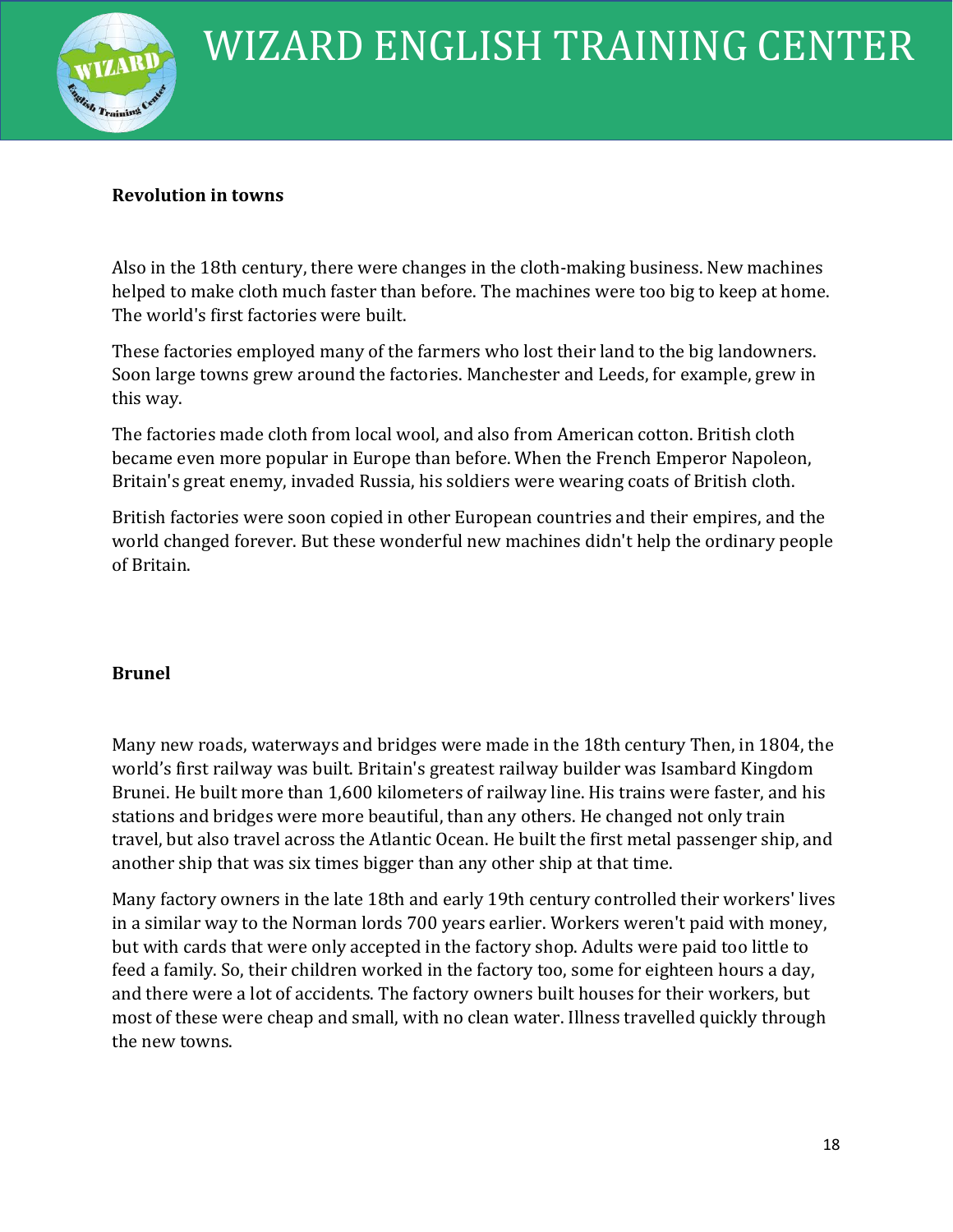

The factory owners grew richer and richer. But their workers got no more money when the factory was successful. If workers started a trade union, they lost their jobs. If they refused to work, they weren't paid. Then their families had no food.

#### **Better laws for workers**

Workers became very angry. There were a lot of demonstrations, and some people wanted a violent British revolution like the revolution of 1789 in France. It was difficult for workers to change things in any other way. Ordinary workers didn't own their own houses, so they couldn't vote. Some cities, like Manchester and Birmingham, had no politicians because they were too new. But old towns with small populations had two politicians. It was very unfair.

Politicians didn't want a revolution, so they slowly gave workers more control over their lives. After a change in the law in 1825, workers could finally form trade unions. In 1832, the new cities got their own politicians and more men could vote. Children's hours of work were also controlled in the 1830s, and the Government offered children a few hours a day of free school lessons. From 1870, all children had to go to school. Child workers disappeared from British factories.

#### **Votes for all**

In the 19th century, more and more men were given the vote, but women still had no power. The Suffragettes were a group of women who wanted to change this. In the early 20th century they went on violent demonstrations. They shouted at politicians in Parliament. In prison, they refused to eat. One woman was killed when she threw herself under the King's horse during a race. But when the First World War started in 1914, these women stopped fighting the Government. They did the jobs of the men who were away at war. When the war ended, some women over the age of 30 and all men over the age of 21 could vote. Finally, in 1928, the rules for women and men became the same.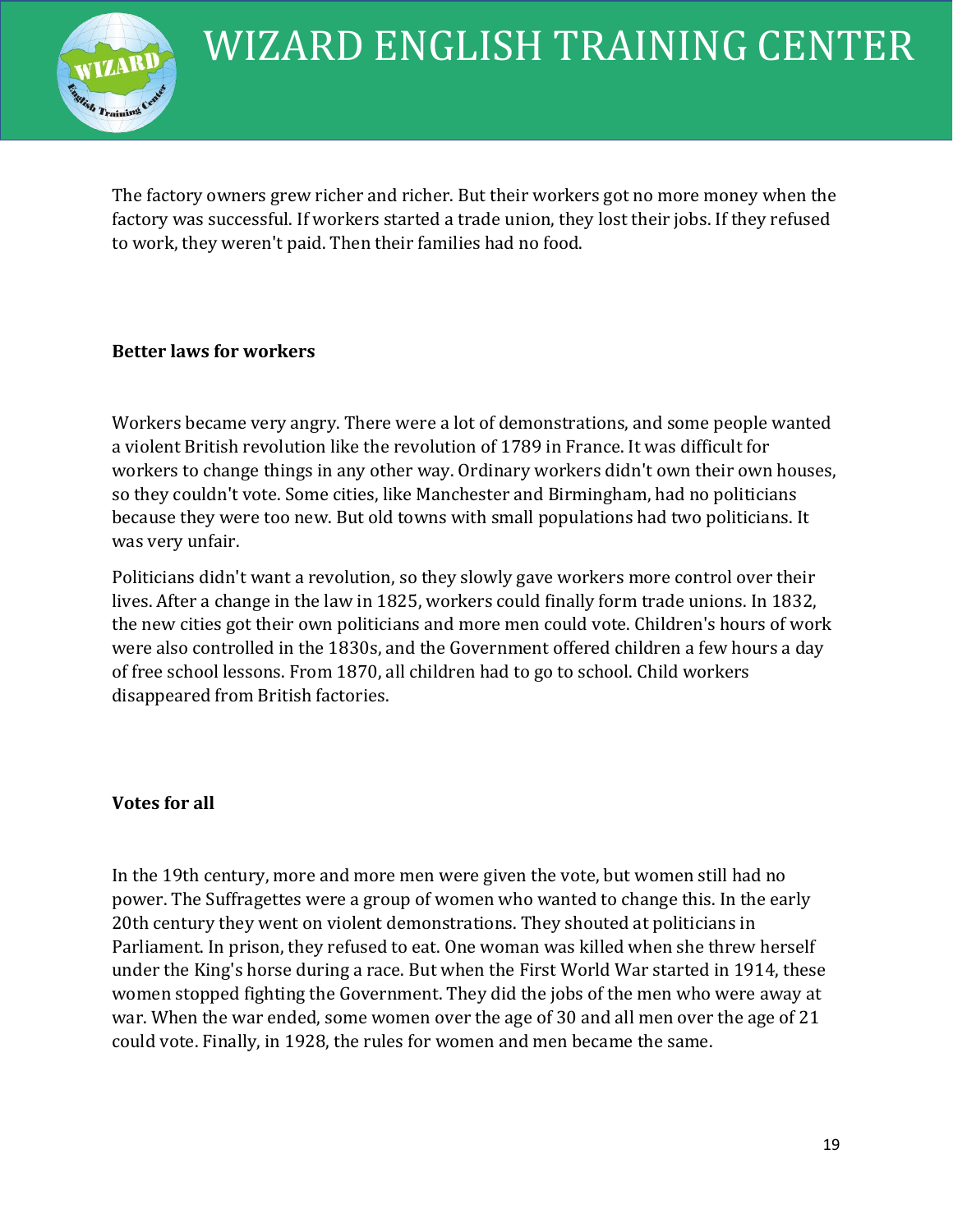

## **An end to poverty**

Workers' lives at the end of the 19th century were a little better than a hundred years before. But when, in 1899, new soldiers were needed for a war in South Africa, large numbers of young men were too unhealthy for the army. The Government decided to do more for the poor of Britain. In 1906, pay was introduced for people who couldn't work as a result of illness or old age. It was a small amount, but it was something.

After the Second World War ended in 1945, there was more money from the Government for old people. There was also money for families with children and for people who couldn't find work. Schools, hospitals, doctors and dentists were - and still are - free. Britain was the first state to protect its people in this way. Taxpayers have to pay for it, of course. But people are protected from the terrible poverty and unhealthy lives of earlier centuries.

## **CHAPTER SIX**

## **Britain's Great Empire**

In the 1930s, about a quarter of the world's population was ruled by the British. 'The sun never goes down on our empire,' they said. They meant that it was always daytime somewhere in the Empire. They also meant that their empire was forever. Perhaps they didn't remember the history of their first empire, an empire that was lost more than 150 years earlier.

## **British America**

The religious enemies of Britain's rulers had the first successes of empire. In 1620, a group of English Puritans sailed to America in a boat called the Mayflower. They wanted to practice their religion freely and openly, and this was impossible in England. They built homes on the east coast of America, in an area that they called New England. Their first winter was very hard and more than half of them died. The rest escaped death only because they had help from the local people.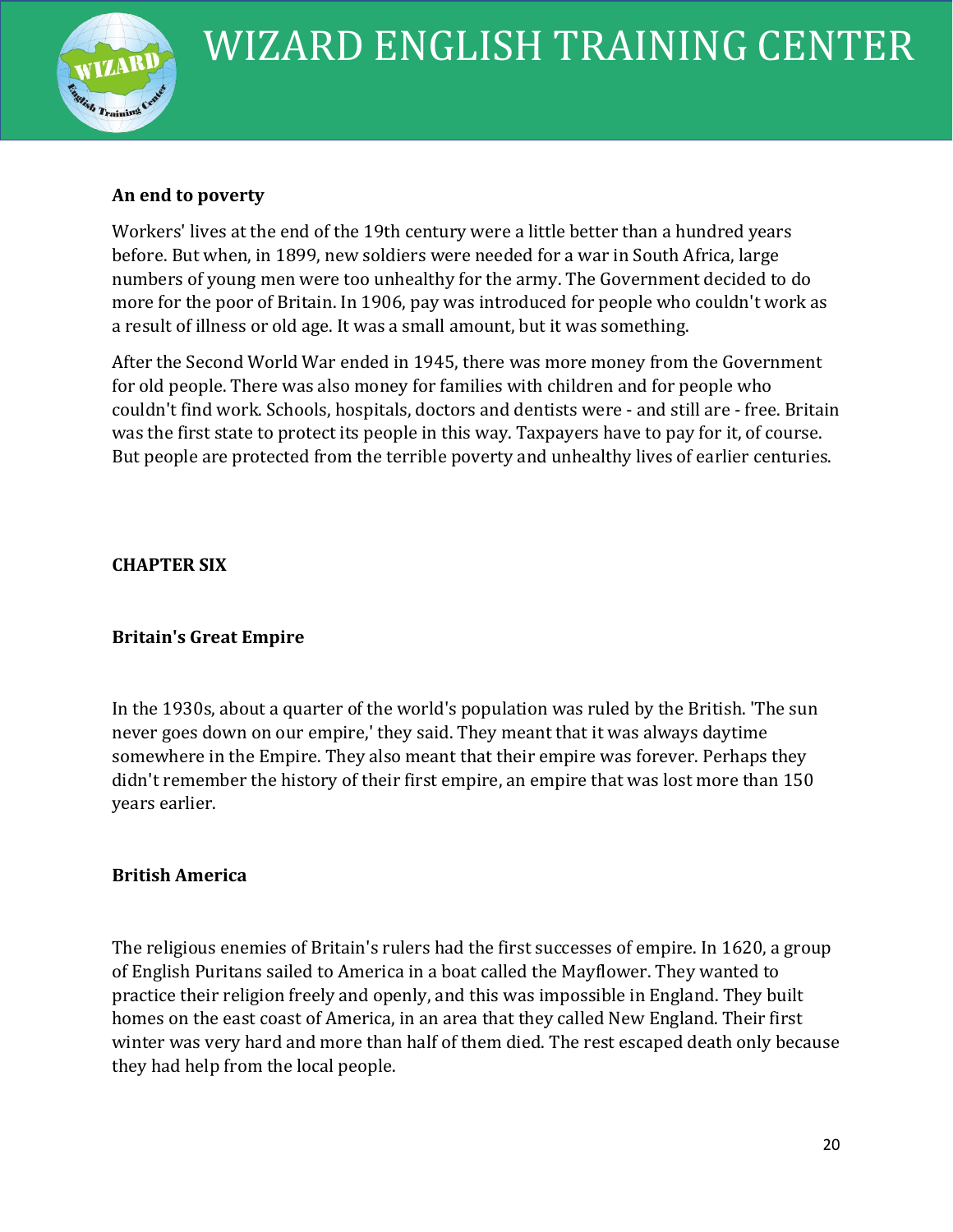

In the next few years, many people followed them across the Atlantic: Puritans and Catholics for religious reasons, and businessmen who were interested in trade. By the middle of the 18th century, there were 1.6 million British people living in North America. Then, in 1763, Britain defeated France in the Seven Years' War and won control of Canada too.

Sometimes there were attacks by the local American Indians, so the British Americans needed protection. The British government in London wanted taxes from the Americans to pay for an army. But the Americans had no politicians in Parliament, so to them the taxes were unlawful. In 1776 they decided to become independent from Britain. Five years of war followed. Finally, the British accepted that the US was an independent country. Only Canada continued to be British.

## **The British in India**

On the other side of the world, there was better news for the British Empire.

In the 17th century a private English company the East India Company, controlled a few ports on the west coast of India. To protect their trade interests in times of war, the East India Company employed an army of English officers and Indian men. In 1756 the ruler of Bengal, in north-east India, attacked British soldiers in his capital, Calcutta. He put many of them in prison overnight, but the prison didn't have enough air. In the morning, most of the soldiers were dead. The British called this prison the 'Black Hole of Calcutta'. They sent an army to defeat the Bengali ruler. From this time the real ruler of Bengal was the East India Company.

Slowly, other Indian states came under British control. By the middle of the 19th century, all India was part of the British Empire.

## **British lands around the world**

The British Empire was also growing in other parts of the world. Criminals were sent abroad because it was cheaper than prison. They went to America before it became independent. Then, from 1788, they were sent in large numbers to Australia. Soon other people were making their homes there too, and in New Zealand and Canada. If the local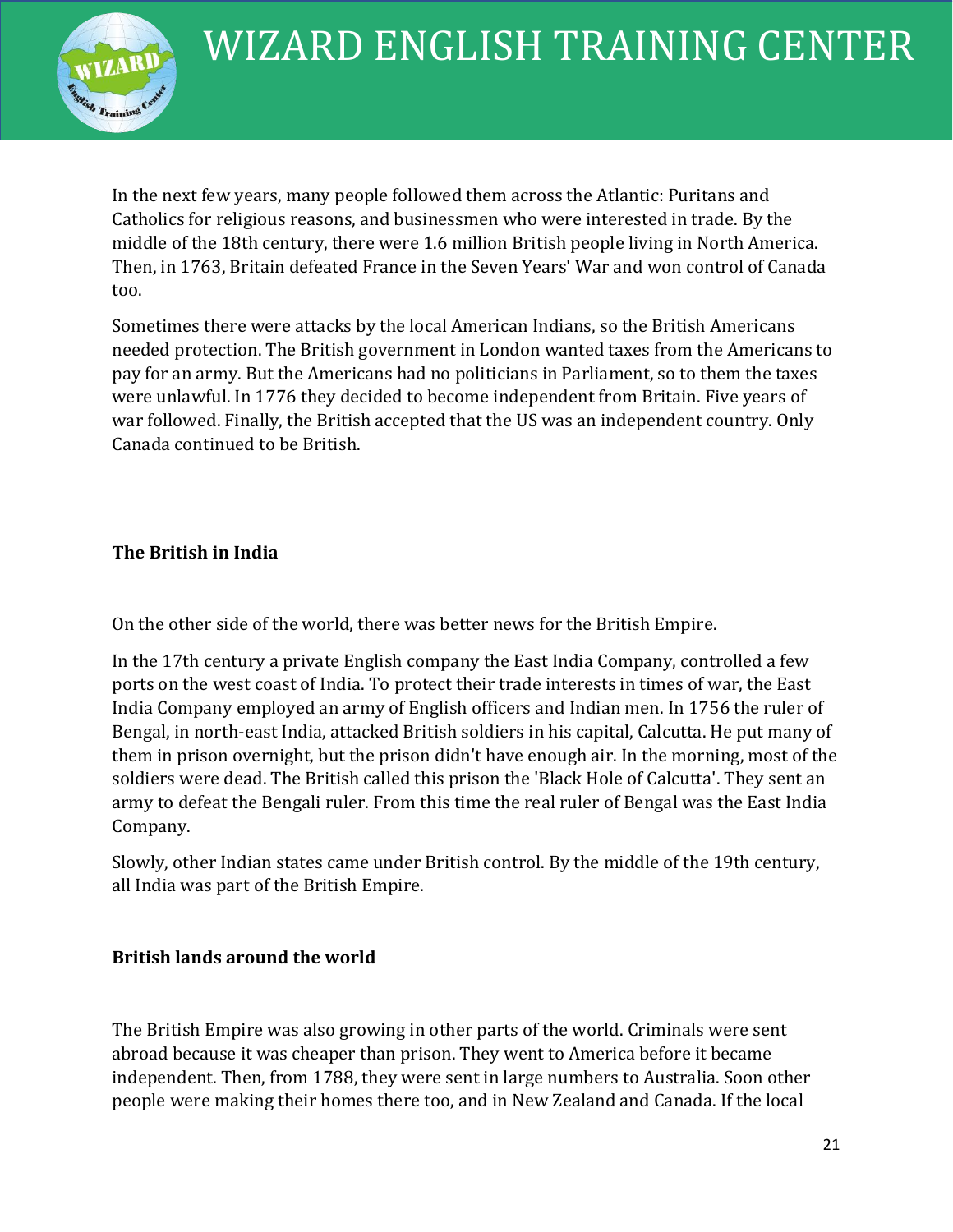

people - the Aborigines, Maoris and American Indians - were lucky, they only lost their land. If they were unlucky, they were killed.

The area around Cape Town in the south of Africa became British in 1806 after a war with the Dutch. It was a useful place because it was halfway on a ship's journey between Britain and India. Egypt was another useful part of Africa, between Europe and Asia. Napoleon and his French army invaded Egypt in 1798 but the British, under Horatio Nelson, destroyed most of Napoleon's ships in a battle on the River Nile.

## **Horatio Nelson**

British success in 19th-century trade and empire was only possible because Britain ruled the seas. This control was mainly the result of the sea battles of Horatio Nelson. Nelson lost an arm in battle and he could only see out of one eye. But he knew how to defeat enemy warships.

After his success in Egypt, he fought the French and Spanish at the Battle of Trafalgar (1805). Nelson was killed in the battle, but most of the enemy ships were destroyed, and Britain's sea power was made safe for the next hundred years.

The central point of London today is Trafalgar Square, with Nelson in the middle, made of stone.

## *The war against Napoleon*

Napoleon had more success in his battles on land than at sea. Soon he controlled a large part of Europe. He planned an invasion of Britain, but then he changed his mind and invaded Russia - a big mistake. He lost three-quarters of the 450,000 soldiers who went with him. At the same time, the British army pushed his soldiers out of Spain and Portugal. Finally, in 1815, he was defeated by Britain and Prussia at the Battle of Waterloo.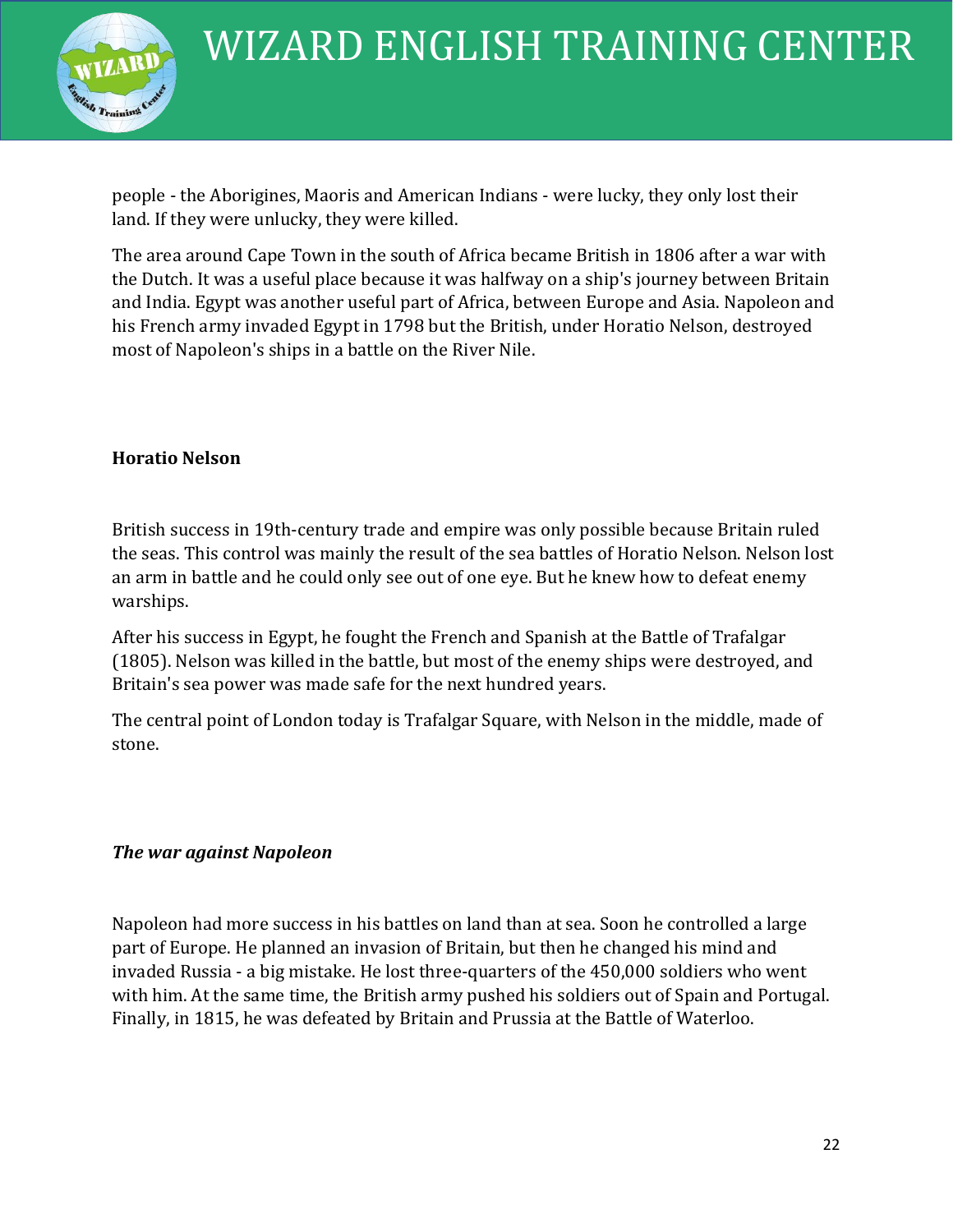

## **Empire in Africa**

France and Britain continued to build their empires, in Asia and in Africa. Other European countries - Italy, Germany, Belgium - joined them in a race to rule Africa. The British fought for a long time against the African Zulus and the Dutch-speaking white Boers for control of South Africa and its gold. They moved north from there, and south from Egypt, until they controlled land from the top to the bottom of Africa.

#### **Queen Victoria**

Victoria became queen in 1837, at the age of eighteen. She had little real power over the world's most powerful country, but politicians listened to her strong opinions. She loved the idea of empire and she was pleased with the title 'Empress of India'. She was the mother of nine children and the grandmother of most of the kings and queens of Europe. When she died in 1901, very few people remembered a time before the Victorian Age.

## **The First World War**

By the early years of the 20th century, Germany, not France, was Britain's biggest enemy. German factories were becoming more successful than British ones, and the Germans were starting to build a lot of warships. The British didn't want to lose their control of the seas. They started a race to build more warships.

At that time the countries of Europe were grouping together for protection against their enemies: France and Russia against Germany, Austria-Hungary and Italy. The British decided to join with France and Russia. When the future emperor of Austria was murdered by the Serbs in 1914, the Russians joined the Serbs in war against the Austrians. This was the start of the First World War.

People from Britain and the Empire fought against the Germans in Belgium and the north of France, and against the Turks in Gallipoli (north-west Turkey). It was a new type of war. Nobody knew how to defeat enemy machine guns. The numbers of dead went higher and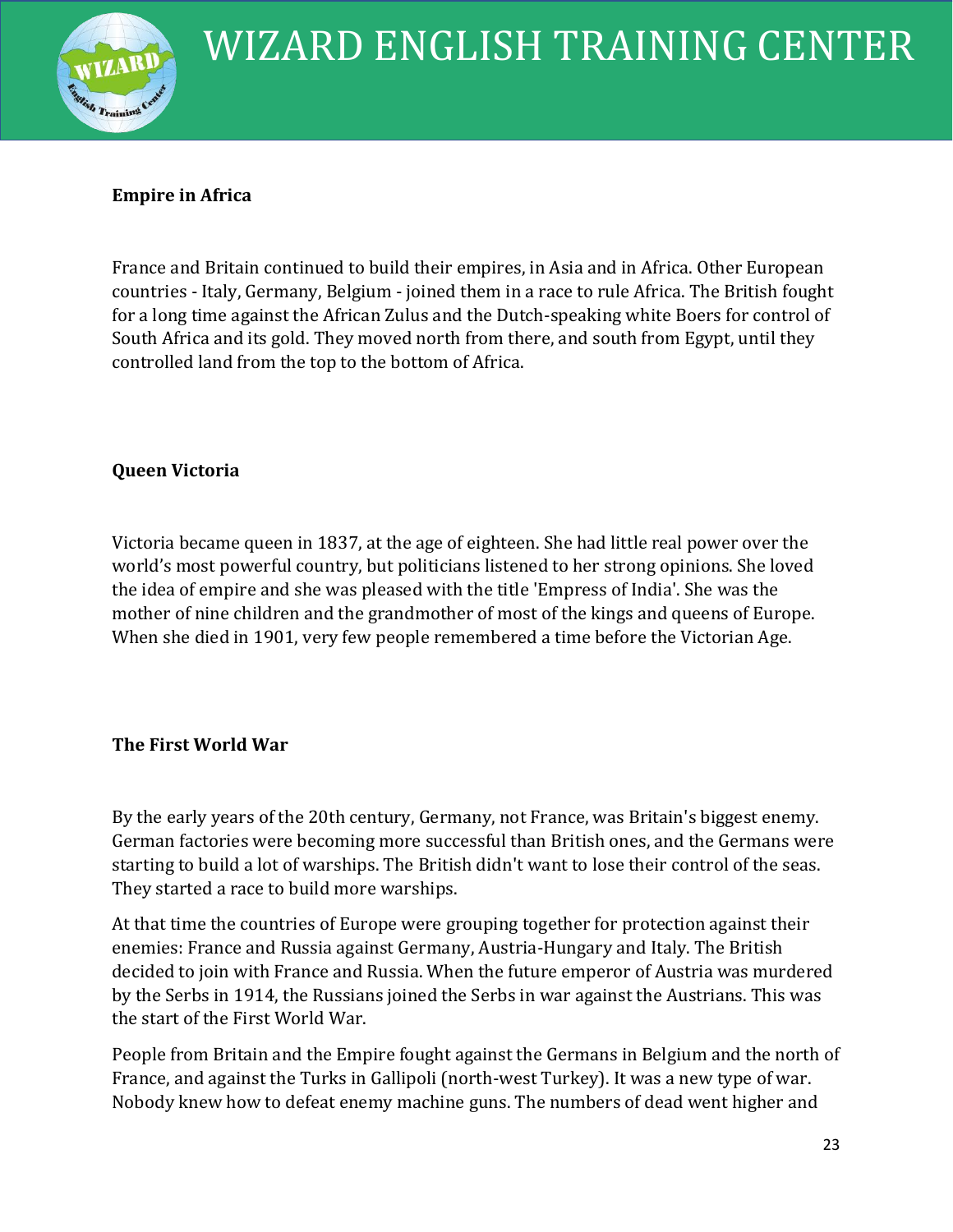

higher. On a single day in 1916, 20,000 British soldiers were killed. In the end, the Americans fought with the British, and the Germans and Austrians were defeated. But there were no real winners in this terrible war.

## **The 1920s and 1930s**

Lands from the German and Turkish empires became British, but there was trouble after the war in other parts of the Empire. Much of Ireland became independent and India wanted independence too. Japan's power in Asia was growing. Were the British areas of Asia safe?

Britain wasn't as rich as before the war. In the 1930s, many factories closed and workers lost their jobs. A lot of people were unable to feed their families. When Adolf Hitler came to power in Germany, the British didn't want another war. There wasn't enough money for a strong British army. And Hitler only wanted land that Germany lost after the First World War.

But Hitler wanted more and more land. When he took control of Austria and Czechoslovakia (now the Czech Republic and Slovakia), the British did nothing. But it became clear that he was a danger to all Europeans. There were stories that he was sending large numbers of German Jews to prison for no reason. When he invaded Poland in 1939, the Second World War began.

## **The Second World War**

At first the war went badly for Britain. British soldiers went to France, but they were soon pushed out again by the powerful German army. By 1940, France was under German control. Hitler was making plans to invade Britain.

First, he had to win control of the skies above Britain. The Battle of Britain was the first real air battle in history. German and British planes fought for three months, but the Germans couldn't defeat the British airmen. Finally, like Napoleon before him, Hitler chose to invade Russia, not Britain. And like Napoleon's, his invasion failed.

The US was now fighting on the same side as Britain, and together they pushed the Germans out of France. At the same time the Russians were pushing the Germans back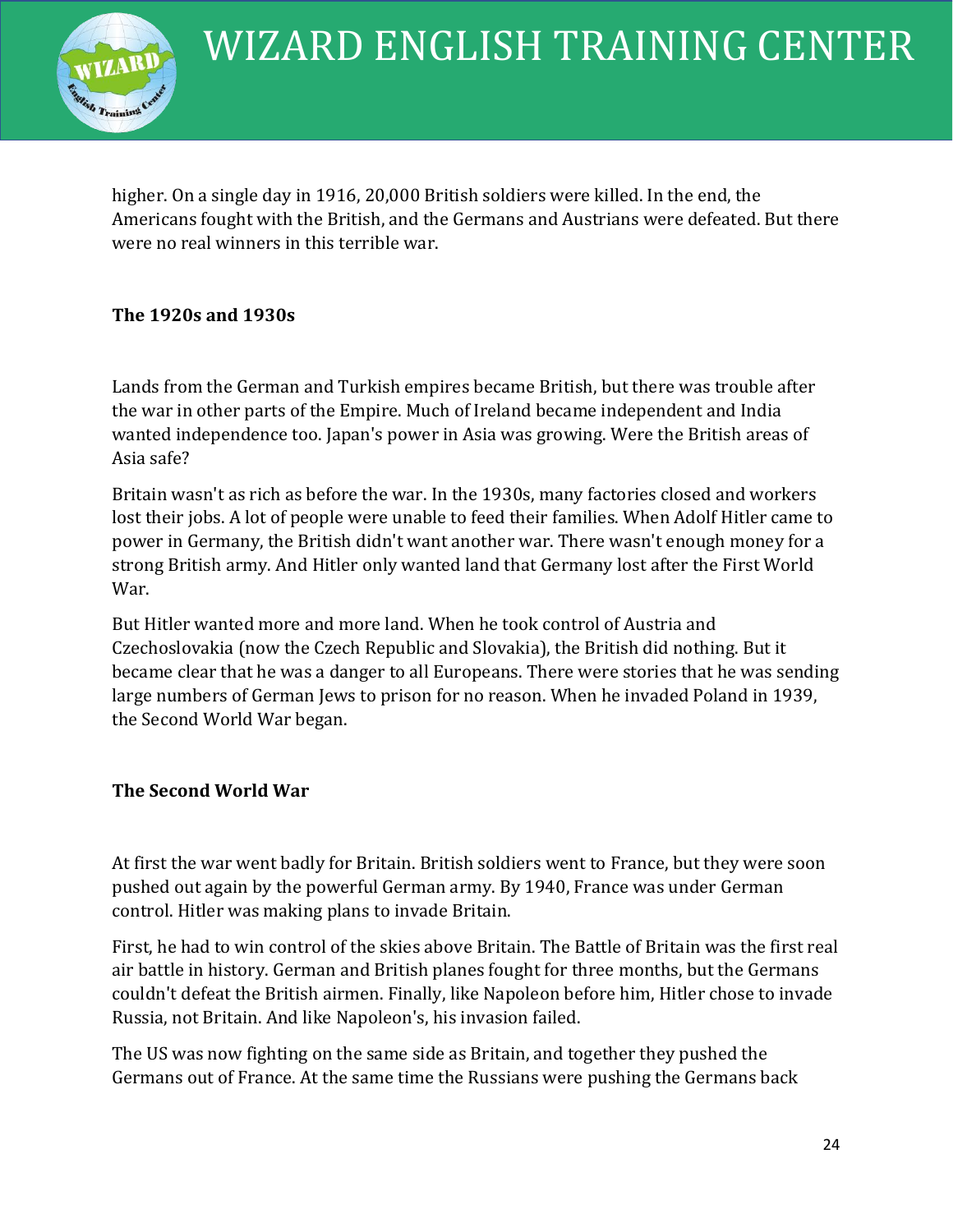

through the countries of Eastern Europe. By May 1945, Germany was defeated and Hitler was dead.

But the war in Asia continued. Japan joined Germany in the war in 1941 and took control of many British lands in Asia. A quarter of a million British and American soldiers and ordinary people were made prisoners by the Japanese. But the Americans finally defeated the Japanese in the Pacific Ocean. The British pushed them out of Burma and India. In August 1945, Japan was defeated.

# **Winston Churchill**

Churchill was from an important family of lords and politicians and he joined Parliament at the age of 25. In the 1930s, he realized before most people in Britain that Hitler was very dangerous. When the Second World War began, he soon became head of the government. Because of his powerful speeches in the most difficult months of the war, the British started to believe that they could win. Churchill played a very important part in the war against Hitler.

## **The end of the Empire**

After the Second World War, Britain couldn't keep control of its empire. India and Pakistan became independent in 1947, and most other countries in the empire soon followed. Hong Kong stayed British for a much longer time, but in 1997 it became part of China.

When the countries of the Empire became independent, most of them joined the Commonwealth. This is a group of states that work together on many important matters, like business, health and the fight against poverty. The British queen is still the head of the Commonwealth.